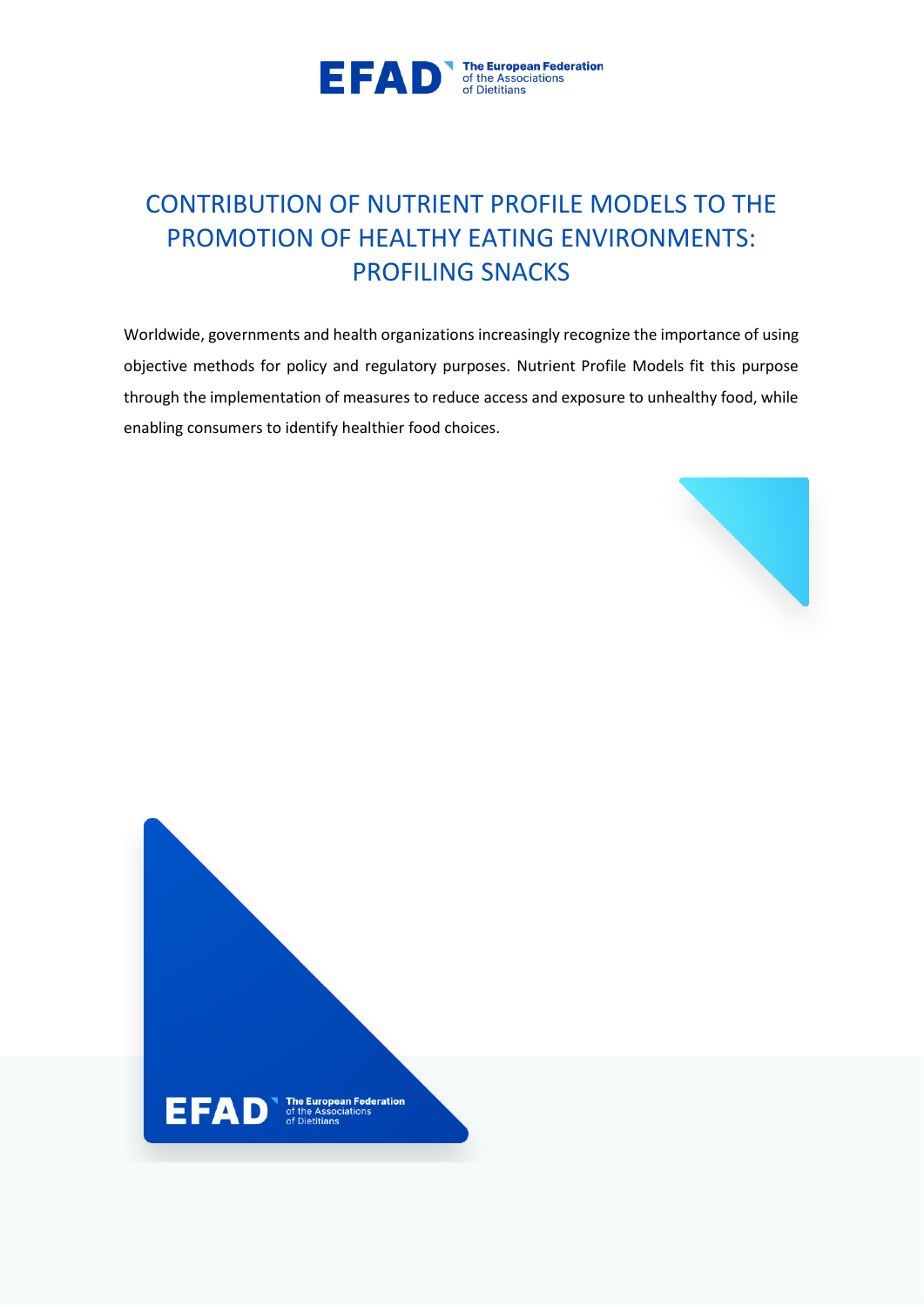

This paper has been produced by the ESDN PH of EFAD and its major contributors have been Teresa Rodrigues and Manuel Moñino.

Public Health ESDN has the mission of promoting the role of dietitians in Public Health and supporting people to prevent disease through healthy and sustainable food choices across Europe, to support dietitians in developing evidence-based practice, tools and research in the field of Public Health Nutrition and Dietetics.

ESDN PH Members. Teresa Rodrigues, Amanda Avery, Elena Carrillo, Zeynep Begüm Kalyoncu and Manuel Moñino (lead)

February 2022

### Index

| Applications in public health institutions such as hospitals and health centers  10 |
|-------------------------------------------------------------------------------------|
|                                                                                     |
|                                                                                     |
|                                                                                     |
|                                                                                     |
|                                                                                     |

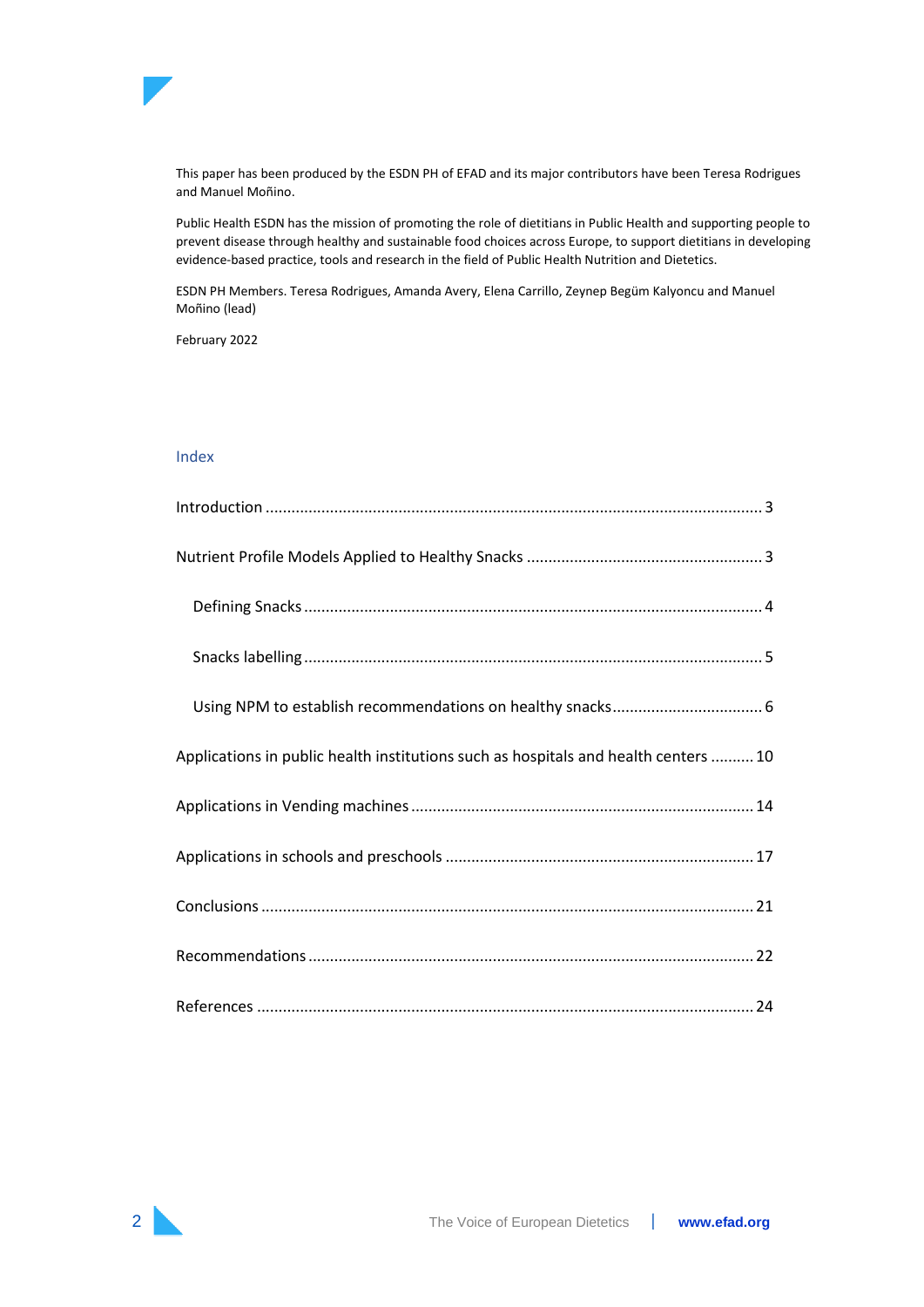

## <span id="page-2-0"></span>**INTRODUCTION**

Worldwide, governments and health organizations increasingly recognize the importance of using objective methods to distinguish between different foods according to their nutritional quality, both for policy and regulatory purposes. 1, 2

Nutrient Profile Models (NPM) fit this purpose through the implementation of educational and restrictive measures in order to reduce access and exposure to unhealthy food, while enabling consumers to identify healthier food choices, as low rate of food literacy has been described as a causal factor for negative consumer behavior within the food system. <sup>3</sup>

Thus, NPM may be helpful across a range of public and private settings, including schools, health centers, the workplace, hospitals, long term care facilities (home care services, community based services) and others where healthy eating environments are expected to be promoted and, consequently, policies to be developed accordingly. 2, 3

NPM are also a valuable tool for ensuring consistency between the food environment and potential health gains. 3,4 Strategically increasing access to healthier food choices through increasing supply, with affordable and visible options, can facilitate the selection of healthier foods and beverages, making them more likely to be chosen. At the same time, providing consumers with nutritional information about healthier point-of-sale options can also influence their decision. <sup>4</sup>

NPM can help to create health-promoting eating environments, in several settings as  $3$ :

- Helping to define guidelines and regulations for food supply in school, health centers, workplaces, hospitals, etc.
- I Identifying unhealthy foods and define recommendations for the availability of products according to their nutritional value in school meals, canteens, or vending machines
- Evaluating and monitoring food environments
- **Contributing to a better understanding of the messages conveyed**
- **Promoting appropriate eating attitudes and behaviors**
- To define recommendations for the availability to users, staff and visitors.  $\overline{\phantom{a}}$

# <span id="page-2-1"></span>**NUTRIENT PROFILE MODELS APPLIED TO HEALTHY SNACKS**

Snacks are available in most settings (schools, hospitals, long term care and recreational facilities, workplace, public institutions, etc.) with various forms of food supply such as bars, canteens or vending machines.<sup>5</sup> Nutrient profile models can be very useful for classifying snacks and regulating the access and exposure to those that are unhealthy and so contribute to promoting healthy eating environments, while facilitating food literacy for consumers. 5-8

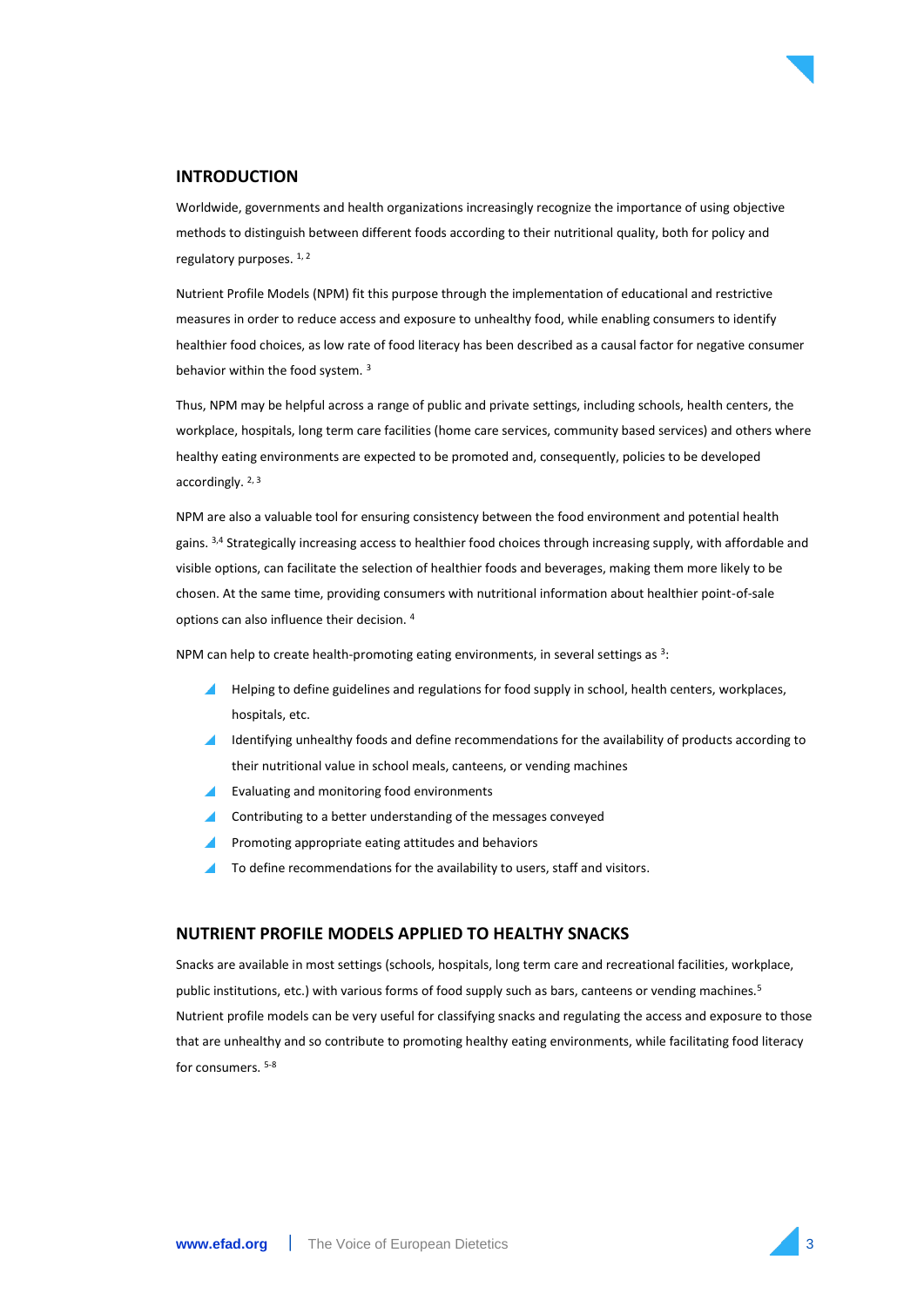<span id="page-3-0"></span>

There are several difficulties involved in the definition of snacks as the definition can be both objective and subjective including criteria such as time, energy content, type of food, and location of consumption, or a combination of several of these factors. For instance, some countries consider snacks as food or drinks consumed between main meals, others attribute a caloric value, and some others, like Mexico, suggests that snacks are usually foods that children can consume by themselves and are easy to prepare.<sup>9</sup>

A review study discussing various definitions and presentations of snacks in the current literature and snack patterns in different areas of the world, proposes that snacking corresponds to the "intake of food or caloric drinks between regular meals, usually sold as packaged convenience products, containing most of the times health and nutrition claims and the size of the portion being consumed often determined by the size of the unit e.g., a cereal bar". <sup>10</sup>

Although the semantics of the term "eating times" may seem trivial, an individual's definition of an occasion to eat a snack can be associated with eating away from home or work at a particular time of day and according to its availability. Snacking can also be defined as food eating in the absence of hunger, or even a real meal such as breakfast, lunch or dinner, can be considered a snack. Snacking is sometimes defined as a small meal/eating occasion but very rarely the definition of snacking includes an energy value (when available <5-15% of total daily energy intake or <150 kcal). 9-14

A distinction has been observed in terms of the nutritional composition between mid-morning and midafternoon snacks, as they may play different roles in the diet. The mid-morning snack may be intended to maintain a sense of satiety and should be easily digestible and not excessively rich in calories. On the other hand, individuals may select the timing and the energy content of a mid-afternoon snack according to the duration of the afternoon. <sup>15</sup>

It is still unclear whether snacking has a positive or negative impact on nutrition and health. This is perhaps a result of the lack of a scientific and consensus definition on what constitutes a snack for either children or adults. <sup>9</sup> However, taken into account that snacking is still an eating occasion, even if the impact of frequent eating on health remains unknown, choosing healthful snacks could contribute to promoting nutrient-dense and health-promoting diets. <sup>10</sup> The inclusion of 1-2 snacks in the daily pattern alleviates the potential digestive and metabolic overload caused by fewer heavier meals and might contribute to meet recommendations for nutrients like dietary fibre, minerals and vitamins and food groups consumption frequency.<sup>15</sup>

A review that compared multiple guidelines of snacking, found that guidance was typically targeted at children and at the general population. In this review, "fruits, vegetables and juices" were the most frequent recommendations, followed by "starchy food" (such as bread, whole grains, crackers, oatcakes, rice, yams, potatoes, pasta, and plain popcorn), "dairy products (milk, cheese or yogurt), "combination of food groups" (like vegetables and dip or dairy, fruit and dairy, or starch and dairy, such as cheese sandwich) and "others foods" (included unsalted nuts or seeds). It is noticeable that variability exists between and within countries, and between different age groups, depending on the organizations that commissioned the recommendations.<sup>9</sup>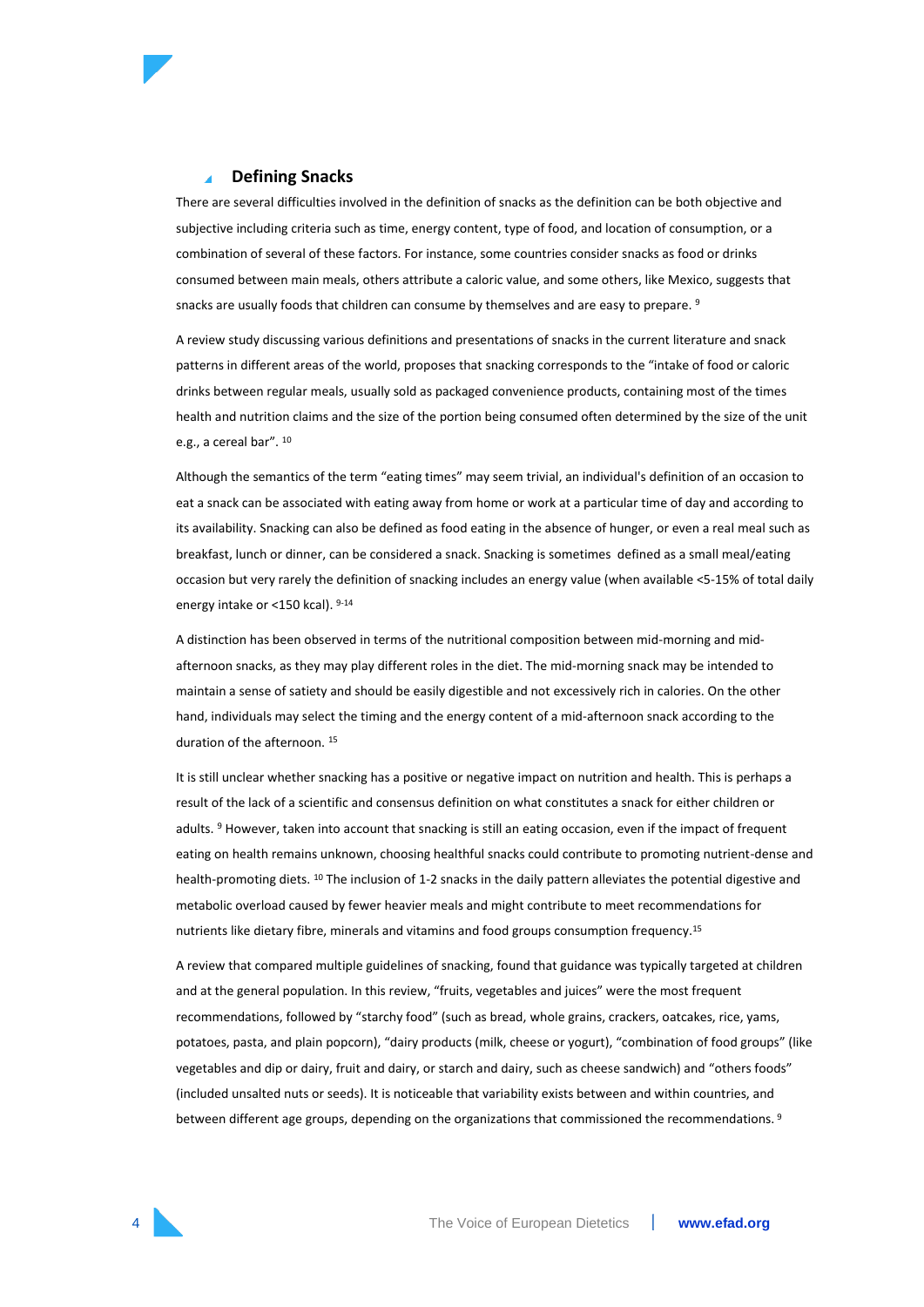

Some organizations recommend "snacks to promote" and others focus instead on "foods to limit". In "foods to limit", specific foods are identified such as confectionery and chocolates, or characteristics of foods to avoid like foods high in fat, sugar, salt, or saturated or trans-fat or ultra-processed foods. However, no quantitative benchmark was provided to define whether a food would be "high" or "low" in a particular nutrient. <sup>9</sup>

The most frequent rationale suggested snacking as a way to contribute to energy or nutrient intake, followed by rationale related to dental health. Current leading advice suggest that children should consume snacks between main meals in order to meet their nutritional requirements. <sup>15</sup> Therefore, recommendations relating to growth and development, such as for improving school performance and avoidance of choking were only aimed at children, while recommendations relating to reduced risk of disease, improve glycemic management, and rationale for foods to limit or avoid as snacks were targeted at adults. Importantly, heterogeneity is observed on the specific rationale of the recommendations depending on geography. Some countries were more likely to focus on reduced consumption of salted snacks in the context of controlling blood pressure, while others focus on salt and trans fatty acids as cardiovascular risk factors. Although global recommendations refer snacks in the context of overweight and obesity, regional World Health Organization (WHO) recommendations allude to the role of snacks in underweight individuals as well. <sup>9</sup>

The basis of most recommendations remains unclear i.e., if they were based on consumption surveys, published studies, or expert opinions. Most countries recommend consuming 2 snacks per day, but recommendations also varied from none to 3 and 4 snacks per day. <sup>9</sup> Although many organizations recommend fruits, vegetables, nuts and dairy as snacks, consumers may see it as a way to reward themselves, instead of the true value of snacks as a complement to the diet. A review identified hunger, location, culture, distracter and hedonic eating as the main motivations to snack. <sup>10</sup>

Eating preferences for snacks vary slightly in different parts of the world. In the United States, for example, "chips, candies, nuts and sugary drinks" are popular snacks  $^{16,17}$ , while in Canada  $^{18}$  preferences are popcorn and cookies. In Mexico, Brazil, China, Oman and France, fruits are one of the most common snacks.19-21 In France, in addition to fruit, cookies, candy and cereal bars are popular, while in Finland the same foods are consumed as snacks and as meals, with no distinction. <sup>21,22</sup> Drinks like milk, soda, coffee and tea were among the top 5 snacks for all age groups in Mexico.<sup>20</sup> Sweetened coffee and sugary drinks were considered 2 of the 5 main snacks in Brazil.<sup>19</sup> Coffee is also one of the top 3 favorite snacks in Greece, and soft drinks are a popular snack in France.<sup>10</sup>

#### <span id="page-4-0"></span>**Snacks labelling**  $\blacktriangle$

Given the special nature of these foods and beverages, and their potential contribution to the daily total intake of energy, saturated fats, added sugar and salt, the choice of foods eaten as snacks is an area of public health concern. Thus, dietary guidelines in many countries mention snacks <sup>23, 24</sup> and try to raise consumer's food literacy by recommending healthier snack options to better address nutritional deficiencies and avoid overeating, suggesting not only a varied choice of foods to optimize the intake of essential nutrients, but also defining the appropriate portion sizes in terms of energy consumption. Therefore, informing consumers through front-of-pack nutrition labelling and health and nutrition claims are possible ways to promote population

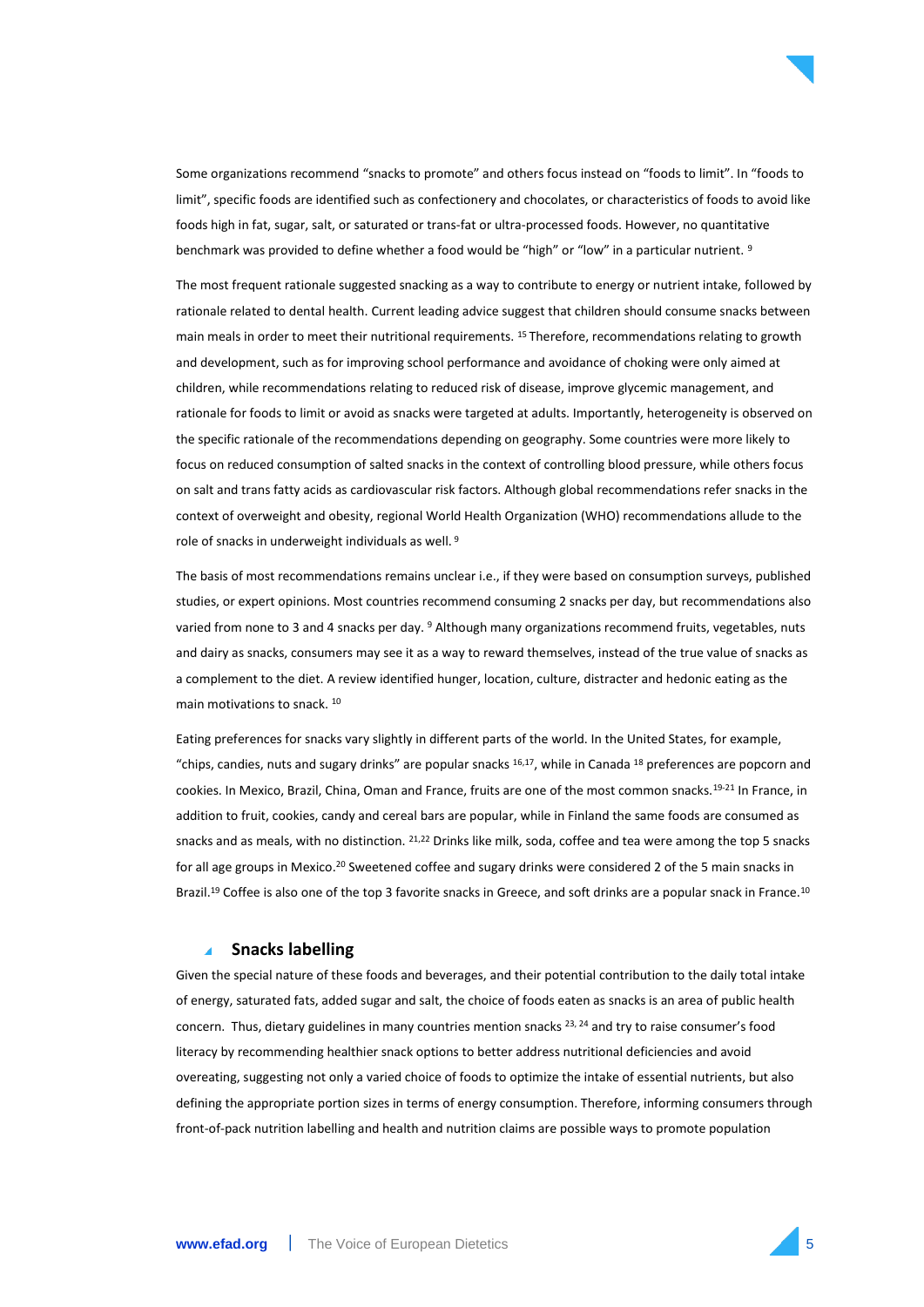

health. The nutrient profile model within the framework of the European regulation of nutrition and health claims are not vet defined <sup>25</sup>, which makes it difficult for the consumer to have appropriate information regarding the claims and the whole nutritional value of the food. Terms such as "natural", "nutritious" or "healthy" and images that indicate healthy options or health benefits are wrongly used, especially for marketing purposes. 26-30

Either front-of-pack nutrition labelling or nutrition and health claims can be accurately used by integrating nutrient profile models. In the "Farm to Fork Strategy" launched by the European Commission, the setting of nutrient profiles aims to avoid a situation where nutrition and health claims would mask the overall nutritional status of a food, which could mislead consumers when trying to make healthy choices. <sup>26</sup>

Also, in the framework of the Farm to Fork Strategy, harmonized mandatory front-of-pack nutrition labelling has been proposed and the extension of mandatory origin or provenance indications to certain products are considered. The impact on the single market and new ways to provide information to consumers through other means including digital, to improve the accessibility of food information in particular for visually impaired persons needs to be explored. The Commission will also examine ways to harmonize voluntary "green claims" and to create a sustainable labelling framework that covers, in synergy with other relevant initiatives, the nutritional, climate, environmental and social aspects of food products. <sup>26</sup>

To objectively assess the "nutrition value" of different foods and meals, different approaches have been suggested to quantify and score products based on nutrient density using NPM.<sup>31</sup>

#### <span id="page-5-0"></span>**Using NPM to establish recommendations on healthy snacks**

Health-promoting snack analysis can be an important area for collaboration among the the food industry, dietitians and policy makers in order to develop NPM-based recommendations.

A study in Australia compared two NPMs for snack evaluation: the Ofcom Nutrient Score (Ofcom NP) and the Health Star Rating (HSR).<sup>31</sup> The Ofcom NP model attributes negative points to food components that should be avoided (sugar, sodium, saturated fat and total energy) and subtracts points for food components that should be favored (fruits, vegetables, nuts, fibre and protein). A lower score indicates a healthier food product, setting a value greater than 4 points as a cutoff for less healthy food. This model is used in the United Kingdom to regulate child-friendly advertising of unhealthy foods and was also the basis for the development of the Australian Health Star Rating (HSR) system by the Food Standards Australia New Zealand and other rating systems such as Nutri-Score. HSR uses the same underlying formula as Ofcom NP, but with different and extended cutoffs and specific cutoffs introduced for different food categories. The HSR system is used to calculate the number of Health Stars, which can be displayed on the front of the package voluntarily by food manufacturers. The characteristics of the snacks usually consumed by the Australian population, include: caloric value per 100 gr; nutrients; scores based on both NPMs; and portion size (small, being 50% of the large size). Table A provides some suggestions for healthy snacks alternatives by using nutrient profile models. 31

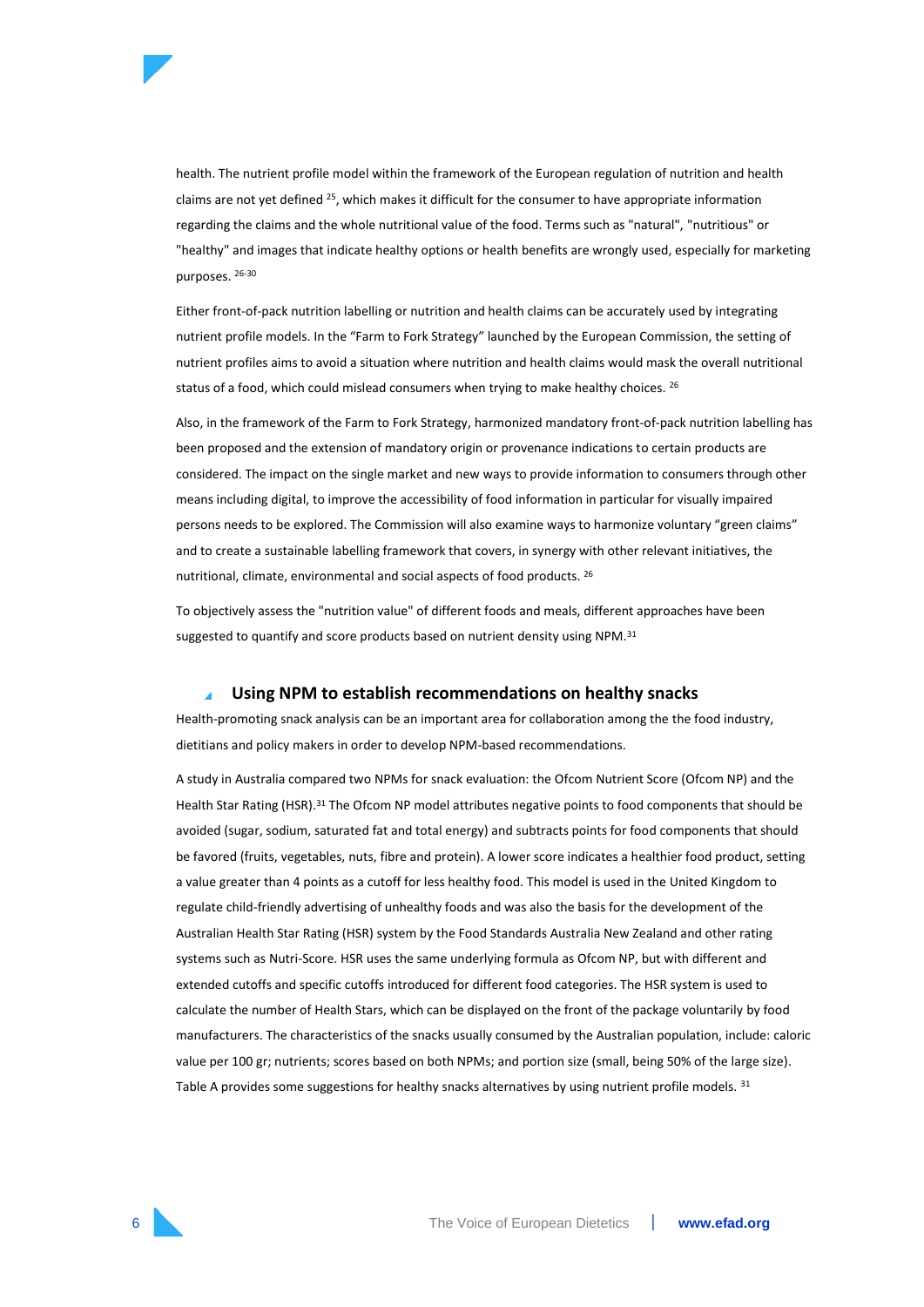

NPM can be based on 100 kcal, 100 g and on serving sizes. Expressing nutrient content of foods per 100 kcal allows for ready comparisons with guidelines and between products. However, foods with low energy content will be scored disproportionately high by virtue of their low energy density. Expressing nutrient content per portion enables one to relate to the quantity of food typically consumed. However, there are no standardized serving size for different food groups in the EU. NPM calculated per 100 g or 100 mL are consistent with nutrition labeling regulation in the EU, but typical serving sizes deviate very significantly from 100 g, in particular for snacks that are supposed to be small portions of foods. Differences in water content is another problem within this type of model because it can easily influence calculations of nutrient content expressed on a weight/volume basis. However, this disadvantage can be overcome by including adjustments for oils and spreads on one hand, and for beverages on the other. 32

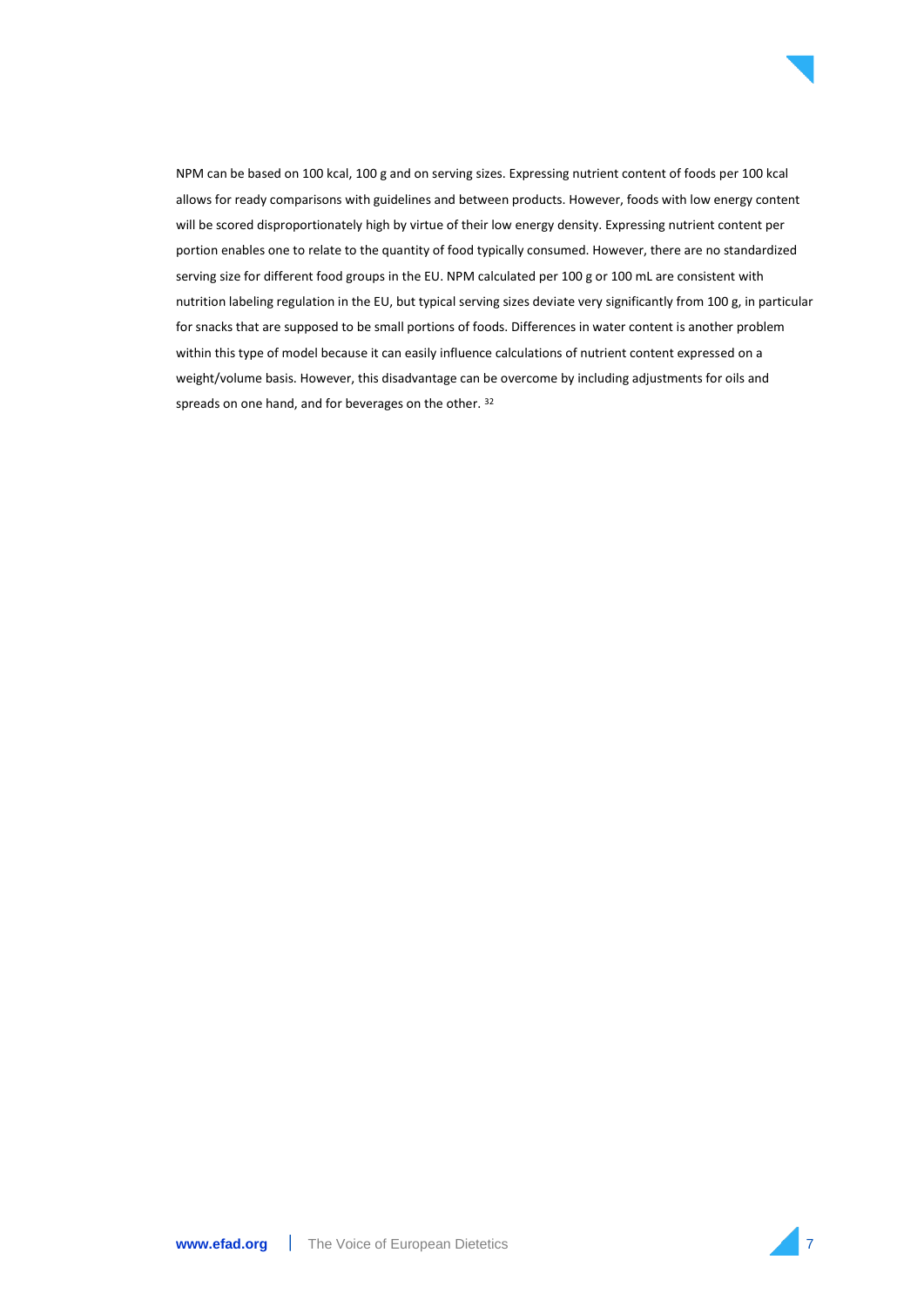| Snack                           | <b>AUSNUT</b><br>Food ID | <b>Small</b><br>Portion (g) | Large<br>Portion (g) | <b>Energy</b><br>(kJ/100 g) | <b>Saturated Fat</b><br>(g/100 g) | <b>Total Sugar</b><br>(g/100 g) | Sodium<br>(mg/100 g) | Fruit, Vegetable<br>and Nuts $(\%)$ | <b>Fiber</b><br>(g/100 g) | <b>Protein</b><br>(g/100 g) | HSR   | Health<br><b>Stars</b> | <b>Ofcom NP</b><br>Score | Ofcom<br>Category |
|---------------------------------|--------------------------|-----------------------------|----------------------|-----------------------------|-----------------------------------|---------------------------------|----------------------|-------------------------------------|---------------------------|-----------------------------|-------|------------------------|--------------------------|-------------------|
| Carrot                          | 13A11671                 | 80                          | 160                  | 133                         | 0                                 | 5                               | 38                   | 100                                 | 4                         | 0.8                         | $-12$ | *****                  | $-9$                     | healthy           |
| Apple                           | 06D10559                 | 90                          | 180                  | 239                         | 0                                 | 11.9                            | 1                    | 100                                 | 2.3                       | 0.3                         | $-8$  | *****                  | $-6$                     | healthy           |
| Rice cake                       | 02C10116                 | 25                          | 50                   | 1683                        | 0.62                              | 0.3                             | 118                  | 0                                   | 4.4                       | 8.6                         | $-3$  | ****                   | $-4$                     | healthy           |
| Mixed nuts                      | 11B10240                 | 40                          | 80                   | 2642                        | 4.03                              | 3.9                             | 4                    | 100                                 | 7.6                       | 19                          | $-14$ | *****                  | $-4$                     | healthy           |
| Natural<br>yoghurt              | 09C20042                 | 120                         | 240                  | 241                         | 0.19                              | 5.9                             | 84                   | 0                                   | $\bf{0}$                  | 6.6                         | $-3$  | *****                  | $-3$                     | healthy           |
| <b>Toast slice</b>              | 02B10754                 | 25                          | 50                   | 1247                        | 0.79                              | 23                              | 520                  | 0                                   | 7.4                       | 13.2                        | $-7$  | *****                  | $^{-2}$                  | healthy           |
| <b>Dried</b> fruit              | 06E10091                 | 30                          | 60                   | 1247                        | 0.08                              | 68.5                            | 78                   | 100                                 | 5.6                       | $\overline{2}$              | 3     | ***                    | 2                        | healthy           |
| Flavoured<br>yoghurt            | 09C10095                 | 120                         | 240                  | 401                         | 2                                 | 11.6                            | 60                   | 20                                  | 0.1                       | 4.7                         | 2     | ***                    | 2                        | healthy           |
| Peanuts<br>(roasted,<br>salted) | 11B10201                 | 30                          | 60                   | 2667                        | 9.18                              | 4.4                             | 335                  | 100                                 | 6.2                       | 25.1                        | $-6$  | ****                   | 4                        | less<br>healthy   |
| Muesli bar                      | 12C10415                 | 25                          | 50                   | 1713                        | 3.42                              | 23.6                            | 128                  | 20                                  | 7.7                       | 6.3                         | 6     | ***                    | 9                        | less<br>healthy   |
| Muffin                          | 02E10477                 | 90                          | 180                  | 1516                        | 1.84                              | 25.9                            | 343                  | 10                                  | 1.4                       | 4.8                         | 12    | $\star\star$           | 12                       | less<br>healthy   |
| Potato chips                    | 10D10155                 | 25                          | 50                   | 2233                        | 6.8                               | 22                              | 415                  | 0                                   | 3.5                       | 4.7                         | 13    | $\star\star$           | 12                       | less<br>healthy   |
| Nut bar                         | 12C10531                 | 30                          | 60                   | 2248                        | 10.57                             | 20.7                            | 21                   | 70                                  | 8.4                       | 15.7                        | 9     | ***                    | 13                       | less<br>healthy   |
| Protein bar                     | 02C20379                 | 30                          | 60                   | 1811                        | 6.97                              | 9                               | 203                  | 0                                   | 1.4                       | 34.2                        | 13    | $\star\star$           | 13                       | less<br>healthy   |
| Ice cream                       | 09D10212                 | 40                          | 80                   | 788                         | 7.16                              | 18.4                            | 48                   | 0                                   | $\bf{0}$                  | 3.7                         | 13    | $\star\star$           | 13                       | less<br>healthy   |
| Lollies                         | 12C10423                 | 50                          | 100                  | 1350                        | 0                                 | 50.6                            | 110                  | 0                                   | $\bf{0}$                  | 5.3                         | 16    | ∗∗                     | 15                       | less<br>healthy   |
| Carrot cake                     | 02E10440                 | 100                         | 200                  | 1582                        | 4.02                              | 30                              | 336                  | 10                                  | 1.5                       | 4.3                         | 16    | ∗∗                     | 15                       | less<br>healthy   |
| Popcom                          | 10D10135                 | 20                          | 40                   | 2115                        | 12.6                              | 0.6                             | 645                  | 0                                   | 8.5                       | 9.1                         | 16    | ╈ᡧ                     | 18                       | less<br>healthy   |
| Chocolate<br>biscuits           | 02C20284                 | 25                          | 50                   | 1841                        | 8.38                              | 23.9                            | 308                  | 0                                   | 1.9                       | 6.2                         | 20    | ╈♦                     | 19                       | less<br>healthy   |
| Chocolate                       | 12C10407                 | 20                          | 40                   | 2206                        | 18.76                             | 54.6                            | 68                   | 0                                   | 2.3                       | 7.6                         | 31    | ❖                      | 23                       | less<br>healthy   |

Table A. Characteristics of the snacks (N=20) evaluated by experts and lay participants for the sorting task. Ofcom Nutrient Profile Score, Health Star Rating (HSR) scores and Health Stars were calculated according to *the nutrition information per 100g derived from the AU food database (AUSNUT).*

Notes: Ofcom NP: Ofcom Nutrient profile score. HSR: Health Star Rating Score.  $\bigstar$  equals 1 health star;  $\diamond$  equals 0.5 health stars.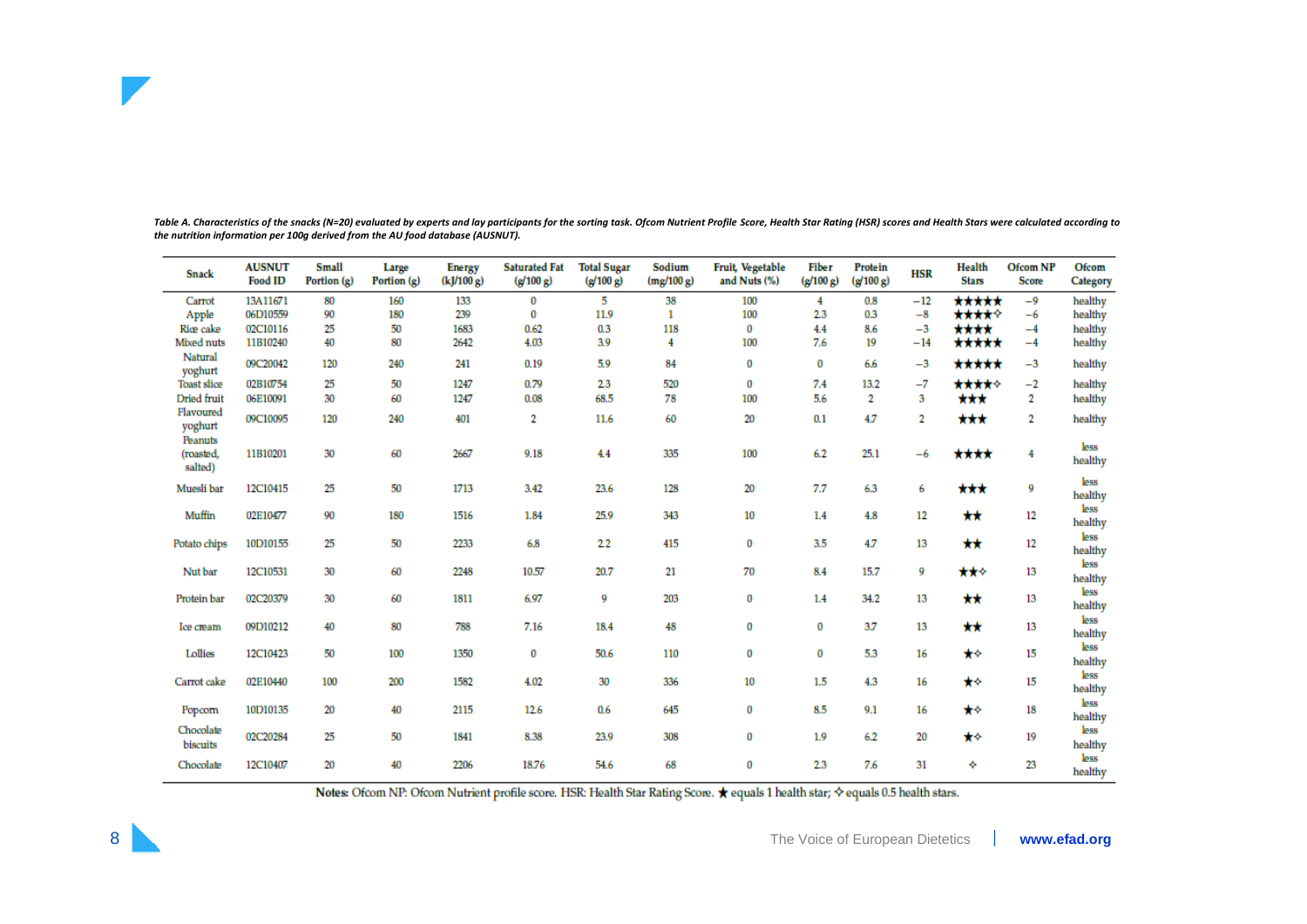

Given the proliferation of NPM worldwide, a 2018 study took a systematic approach to assist health professionals and policy makers in selecting an appropriate model when setting food policy using NPM. 4 Included models had to meet the following inclusion criteria: a) be developed or endorsed by government agencies or intergovernmental organizations; b) allow the evaluation of individual food items; c) have nutritional criteria available to the public. Of the 387 potential NP models eligible by the authors, only 78 met the inclusion criteria. Of these, 29 may be applied in public health scenarios.<sup>4</sup> The application of each model represents the purpose for which it was built. Each model is associated with only one primary application.<sup>78</sup> An additional application represents one that is specified in the source reference of a model in addition to its primary application e.g., a model primarily meant for front-of-pack food labeling and also has reformulation as an additional application. For a given model, the number of additional applications could range between 0 and 5. Figure A provides further details on the possible applications of the models and specific model numbers associated with each one. <sup>4</sup>

One main difficulty of developing policies to restrict food marketing to children is the challenge of classifying foods for which marketing should be restricted. For this purpose, a NPM was developed by WHO to be applied in Europe. 33 This is a category-specific model and therefore considered easier to adapt or modify than models based on scoring along-the-board. The WHO Europe NPM has a total of 17 food categories and all of them cover total fat, saturated fat, total sugars, and salt. Energy and non-sugar sweeteners are included in certain categories. This model expresses nutrient content per 100 g or 100 mL, which might be adapted for snacks with specific cut-offs. 32

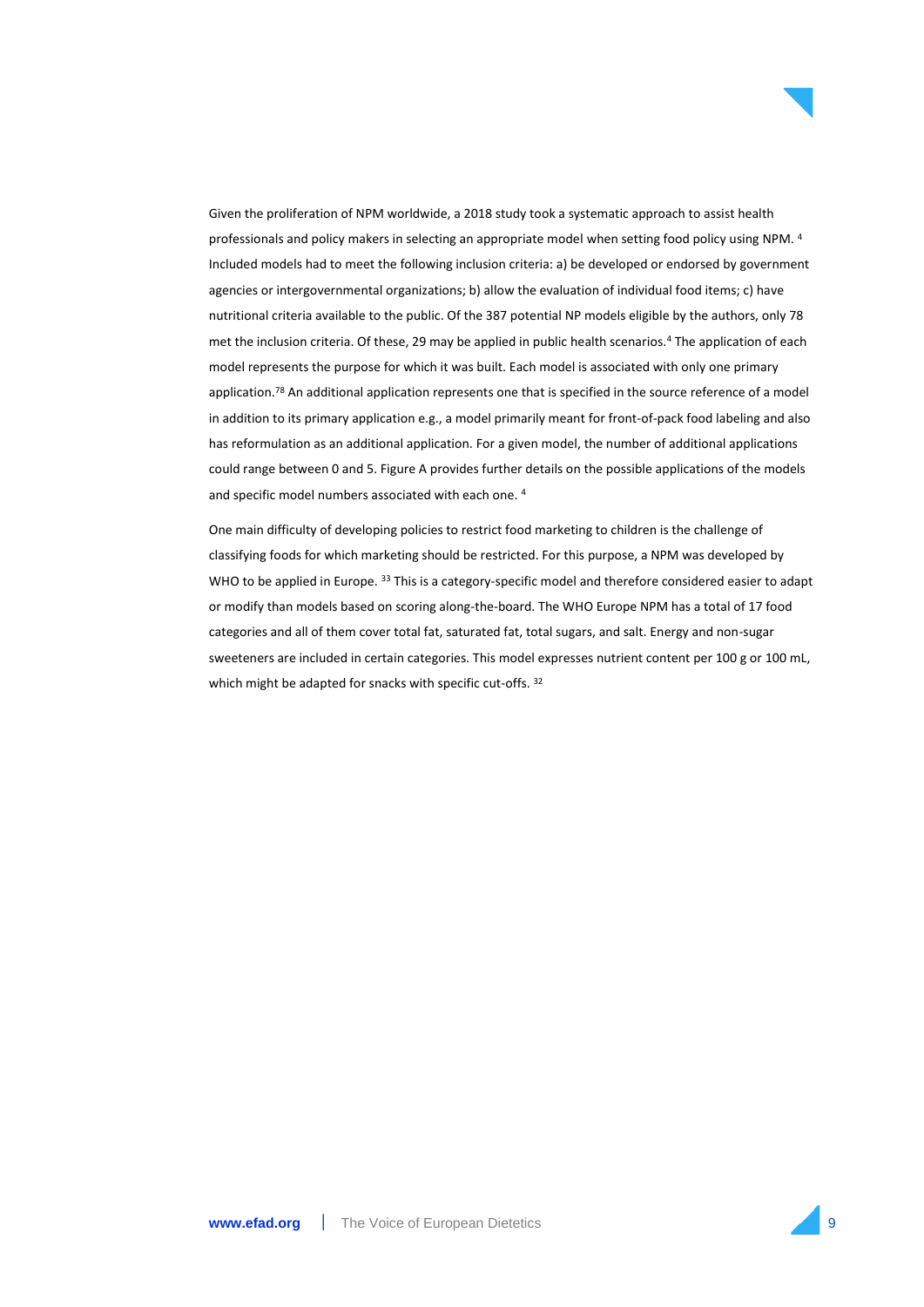



*Figure A - Possible applications identified for NP Models. Adapted from Labonté M, et al. Nutrient Profile Models with Applications in Government-Led Nutrition Policies Aimed at Health Promotion and Noncommunicable Disease Prevention: A Systematic Review. 2018.*

The potential opportunities to extend the application of NPM on snacks are described according to its location eg public health institutions, schools and preschools. Vending machines, found in most settings, provide opportunity for better nutrient profiling to be applied and influence and improve snacks supply.

# <span id="page-9-0"></span>**APPLICATIONS IN PUBLIC HEALTH INSTITUTIONS SUCH AS HOSPITALS AND HEALTH CENTERS**

Health institutions are considered to be an ideal place to offer healthier food choices, as they allow the reinforcement of guidance provided by health professionals.Good nutrition is a key requirement in these institutions, not only to help patients recover from illness, but also to ensure a healthy diet for visitors and staff. For this reason, WHO has created the concept ofthe Health Promoting Hospital that recognizes health promotion as a core quality dimension of hospital services. <sup>34</sup>

Despite this, several studies across the world have shown that the range of food available across health institutions is still quite unhealthy. In order to address this situation, many countries have worked to set standards for food for patients, staff and visitors, by changing food availability in bars, cafeterias, buffets,

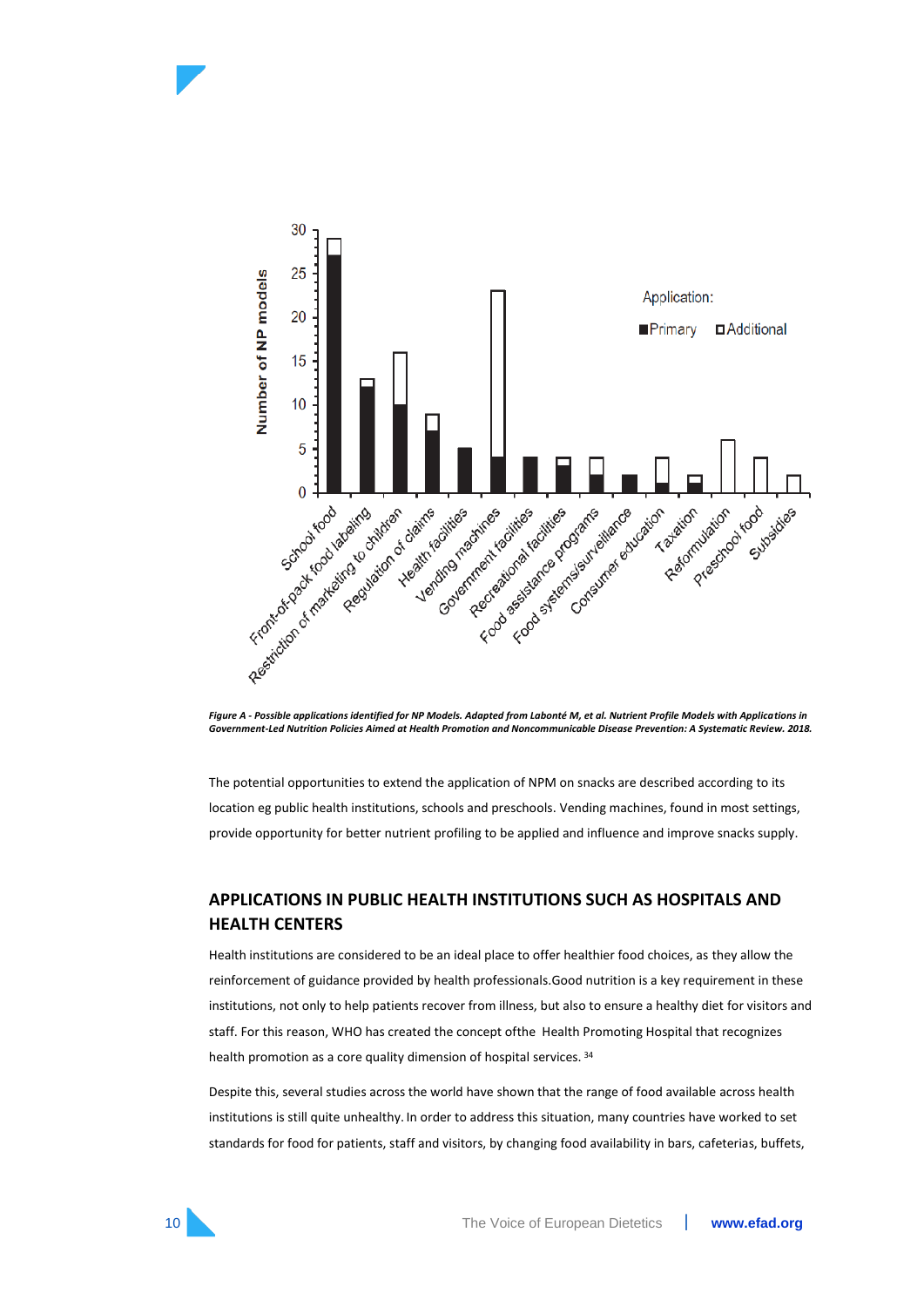

kiosks and vending machines in hospitals and other health facilities. 34, 35 These nutrient profile-based guides, both provide a list of foods that should not be available at health care institutions and a range of products to be included. They can also provide nutrition information as menu labelling or guide patient nutrition services.

Of 12 possible primary applications identified in the 78 NP models included in the 2018 systematic review 4 :

- 5 consist of food standards/requirements in health facilities Nova Scotia Food and Beverage Nutrient Criteria, Province of Nova Scotia <sup>36</sup>; Healthy Food Environments pricing incentives nutrient criteria <sup>37</sup>; Scotland nutritional standards for hospital foods: Food in Hospitals <sup>38</sup>; Healthy food and drink choices for staff and visitors in South Australia Health Facilities 39,40; and Queensland Health's A better choice - Healthy Food and Drink supply strategy <sup>41,42</sup>.
- 4 set standards for vending machines Healthier choices in vending machines in British Columbia public buildings <sup>43</sup>; Nutrition Environment Measurement Survey-Vending (NEMS-V) traffic light system 44,45; Wales—health-promoting vending guidance in hospitals 46; and Nemours Health and Prevention Services (Delaware's public health department) "Go, Slow, and Whoa" model <sup>47</sup>.
- There are 19 more in which vending machines are presented as an additional application and, of these, 3 have food standards/requirements in health facilities as a primary application. <sup>4</sup>

In general, all NPM applied to health facilities are summary indicator systems that both limit and encourage nutrients or food components, with a classification as output. <sup>4</sup>

The **Nova Scotia Food and Beverage Nutrient Criteria (Canada)** was designed to support healthy eating policies and facilitate healthy food environments. The NPM works with percentages of maximum, moderate and minimum nutrients and limits a total of nine nutrients/food components - energy, total fat, saturated fat, other fats, added fat, total sugars, free/added sugars, total sodium/salt and added sodium/salt - and encourages two - whole grain and fruits, vegetables, nuts and legumes (FVNL) as shown in Table B. <sup>36</sup>

The **Healthy Food Environments Pricing Incentives Nutrition Criteria NPM (North Carolina –USA)** aims to increase the availability, visibility and accessibility of healthy foods and beverages for employees, volunteers, and visitors on hospital campuses. The intervention includes: pricing policy to encourage purchase of healthier foods, marketing techniques and education of staff and visitors about healthy foods. This model limits eight nutrients/food components - energy, cholesterol, total fat, saturated fat, trans fat, total sugars, free/added sugars and total sodium/salt - and encourages 1 - FVNL (Table B). <sup>37</sup>

The **Scotland nutritional standards for hospital foods (UK)** are designed to make sure that the foods and beverages that are served and sold support an environment for good health. It limits three nutrients/food components in total - total fat, saturated fat and free/added sugars - and encourages two - energy and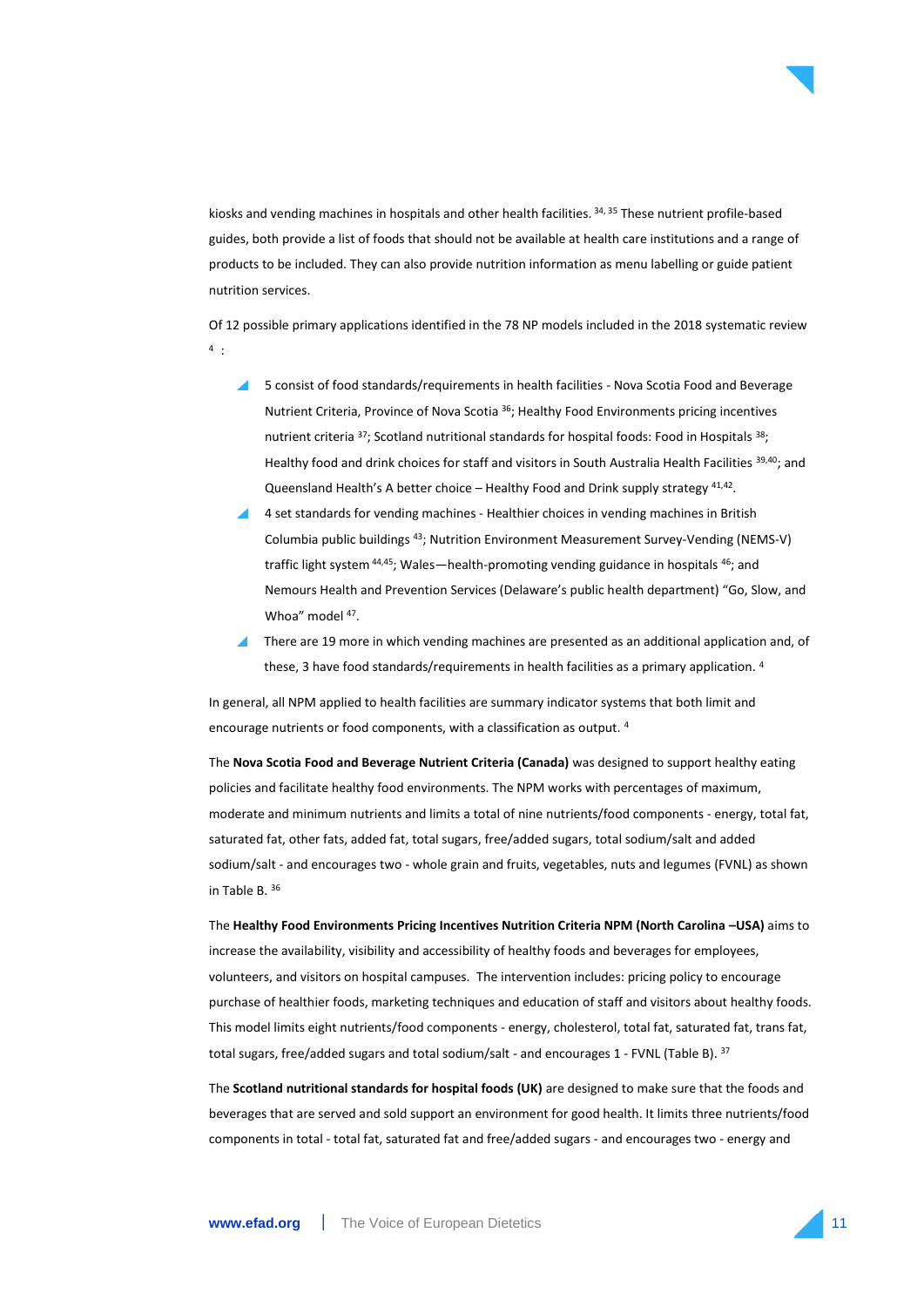

protein. According to this model, all snacks provided to patients in hospitals must be capable of providing a minimum 150 kcal and must include fruit as a choice. Since this NPM only applies to food offered to hospital patients, all these recommendations are based on their dietary needs (Table B). 38

Some of the NPM intended to be applied to health facilities, specifically the **South Australia** <sup>39</sup> and the **Queensland (Australia)** <sup>40</sup> focus on a categorization of food and drinks based on their nutritional value, in a total of three categories: green (best choices), amber (select carefully) and red (select rarely/limit). Both NPMs limit a total of four nutrients/food components - energy, saturated fat, total sodium/salt and maximum serving and/or package size - and encourage one - fibre (Table B). 39-40

The top three nutrients to limit considered across the standards are saturated fats, energy and total sodium, whereas the top components to encourage are fibre, FVNL, energy, protein and whole grain. Concerning the reference amounts in all five NPM, most presented per serving, per 100 g/ml or thepresence of a component in a product and/or its position in the ingredient list (Table B). 4, 37-42

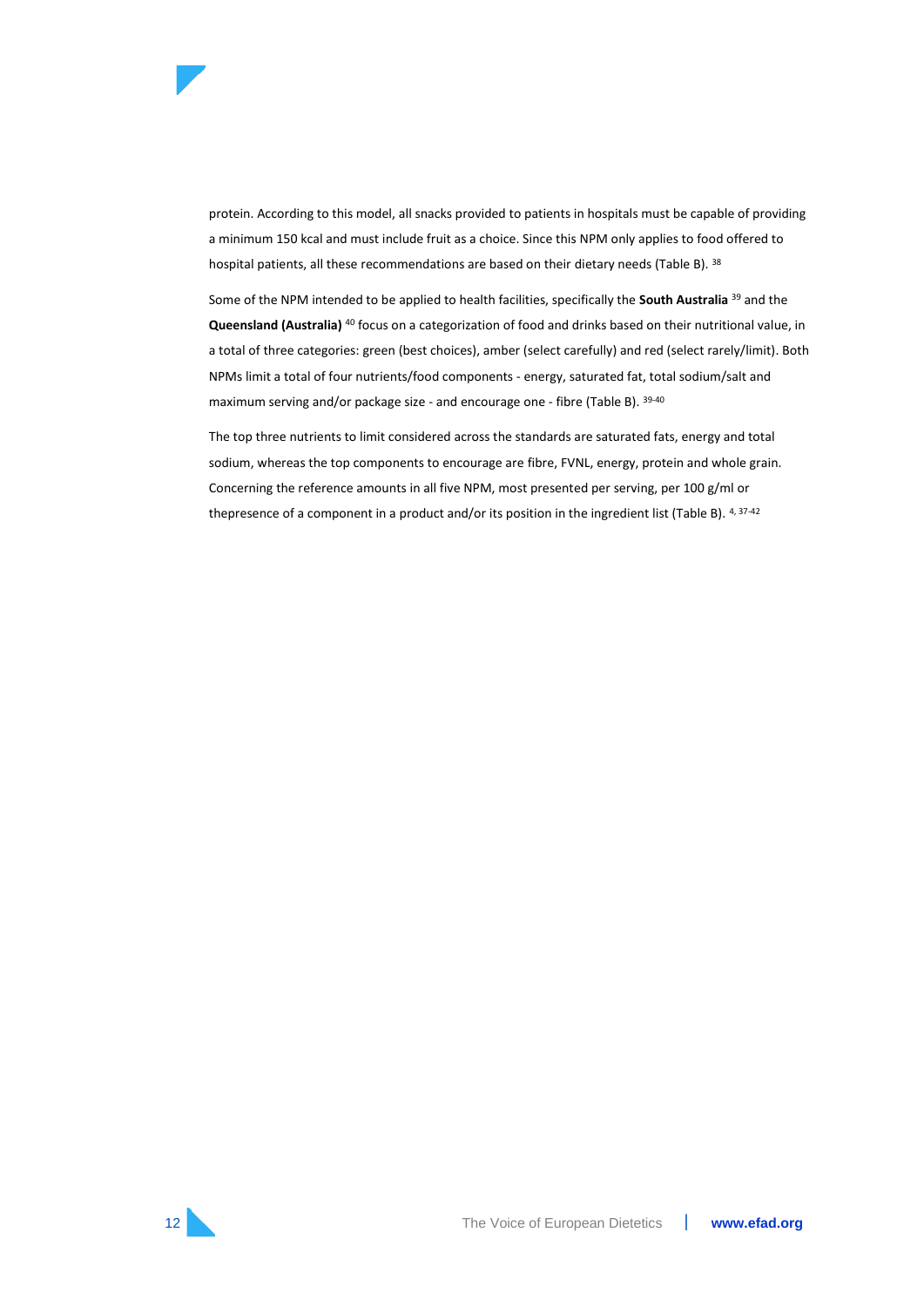*Table B. - Characteristics of the NPMs with health facilities as a primary application (n=5) according to specific nutrients and food components included, considered reference amounts/other units and base information for recommendations*

|                                     |                                             | <b>Nova Scotia (Canada)</b><br><b>Food and Beverage</b><br><b>Nutrient Criteria</b> * 36 | <b>Healthy Food</b><br><b>Environments pricing</b><br>incentives, USA** 37 | <b>Scotland nutritional</b><br>standards for hospital<br>*** 38<br>foods | <b>South Australia</b><br><b>Health Facilities</b><br>$+39$ | Queensland<br>(Australia) Health's<br>A better choice<br>$++$ <sup>41</sup> |
|-------------------------------------|---------------------------------------------|------------------------------------------------------------------------------------------|----------------------------------------------------------------------------|--------------------------------------------------------------------------|-------------------------------------------------------------|-----------------------------------------------------------------------------|
|                                     | <b>Energy</b>                               | Y                                                                                        | Y                                                                          |                                                                          | Y                                                           | Y                                                                           |
|                                     | <b>Cholesterol</b>                          |                                                                                          | Y                                                                          |                                                                          |                                                             |                                                                             |
|                                     | <b>Total fat</b>                            | Y                                                                                        | Υ                                                                          | Y                                                                        |                                                             |                                                                             |
|                                     | <b>Saturated fat</b>                        | Y                                                                                        | Y                                                                          | Y                                                                        | Y                                                           | Y                                                                           |
|                                     | <b>Transfat</b>                             |                                                                                          | Y                                                                          |                                                                          |                                                             |                                                                             |
| <b>Nutrients and</b>                | Fat (other)                                 | Y                                                                                        |                                                                            |                                                                          |                                                             |                                                                             |
| food components                     | <b>Added fat</b>                            | Y                                                                                        |                                                                            |                                                                          |                                                             |                                                                             |
| to limit                            | <b>Total sugars</b>                         | Y                                                                                        | Y                                                                          |                                                                          |                                                             | Y                                                                           |
|                                     | Free/added sugars                           | Y                                                                                        | Y                                                                          | Y                                                                        |                                                             |                                                                             |
|                                     | Total sodium/salt                           | Y                                                                                        | Y                                                                          |                                                                          | Y                                                           | Y                                                                           |
|                                     | Added sodium/salt                           | Y                                                                                        |                                                                            |                                                                          |                                                             |                                                                             |
|                                     | Max. serving or/and package size            |                                                                                          |                                                                            |                                                                          | Y                                                           | Y                                                                           |
| <b>Nutrients and</b>                | <b>Energy</b>                               |                                                                                          |                                                                            | Y                                                                        |                                                             |                                                                             |
| food components                     | Protein                                     |                                                                                          |                                                                            | Υ                                                                        |                                                             |                                                                             |
| to encourage                        | <b>Fibre</b>                                |                                                                                          |                                                                            |                                                                          | Y                                                           | Y                                                                           |
|                                     | Whole grain                                 | Y                                                                                        |                                                                            |                                                                          |                                                             |                                                                             |
|                                     | F&V, nuts, pulses                           | Y                                                                                        |                                                                            |                                                                          |                                                             |                                                                             |
| <b>Reference</b><br>amounts / units | <b>Per 100g</b>                             |                                                                                          |                                                                            |                                                                          | Y                                                           | Y                                                                           |
|                                     | Per 100ml                                   |                                                                                          | Y                                                                          |                                                                          | Y                                                           | Y                                                                           |
|                                     | Per serving                                 | Y                                                                                        | Υ                                                                          | Y                                                                        | Y                                                           | Y                                                                           |
|                                     | Presence or position in the ingredient list | Υ                                                                                        | Y                                                                          | Y                                                                        |                                                             |                                                                             |
|                                     | % of weight / quantity                      | Y                                                                                        |                                                                            |                                                                          |                                                             |                                                                             |
|                                     | Max. serving or/and package size            |                                                                                          |                                                                            |                                                                          | Y                                                           | Y                                                                           |
|                                     | % of carbohydrates                          | Y                                                                                        |                                                                            |                                                                          |                                                             |                                                                             |

**Base information for recommendations:** \* Nutrient richness of food and beverages (categorization by "Maximum; Moderate and Minimum nutrition"). \*\* North Carolina Prevention Partners dietary guidelines. \*\*\* Dietary needs of hospital patients. + Nutritional value of food and drinks (categorization by "best choices", "select carefully" and "select rarely/limit"). ++ Nutritional value of food and drinks (categorization by "best choices", "select carefully" and "select rarely/limit"). Y: Yes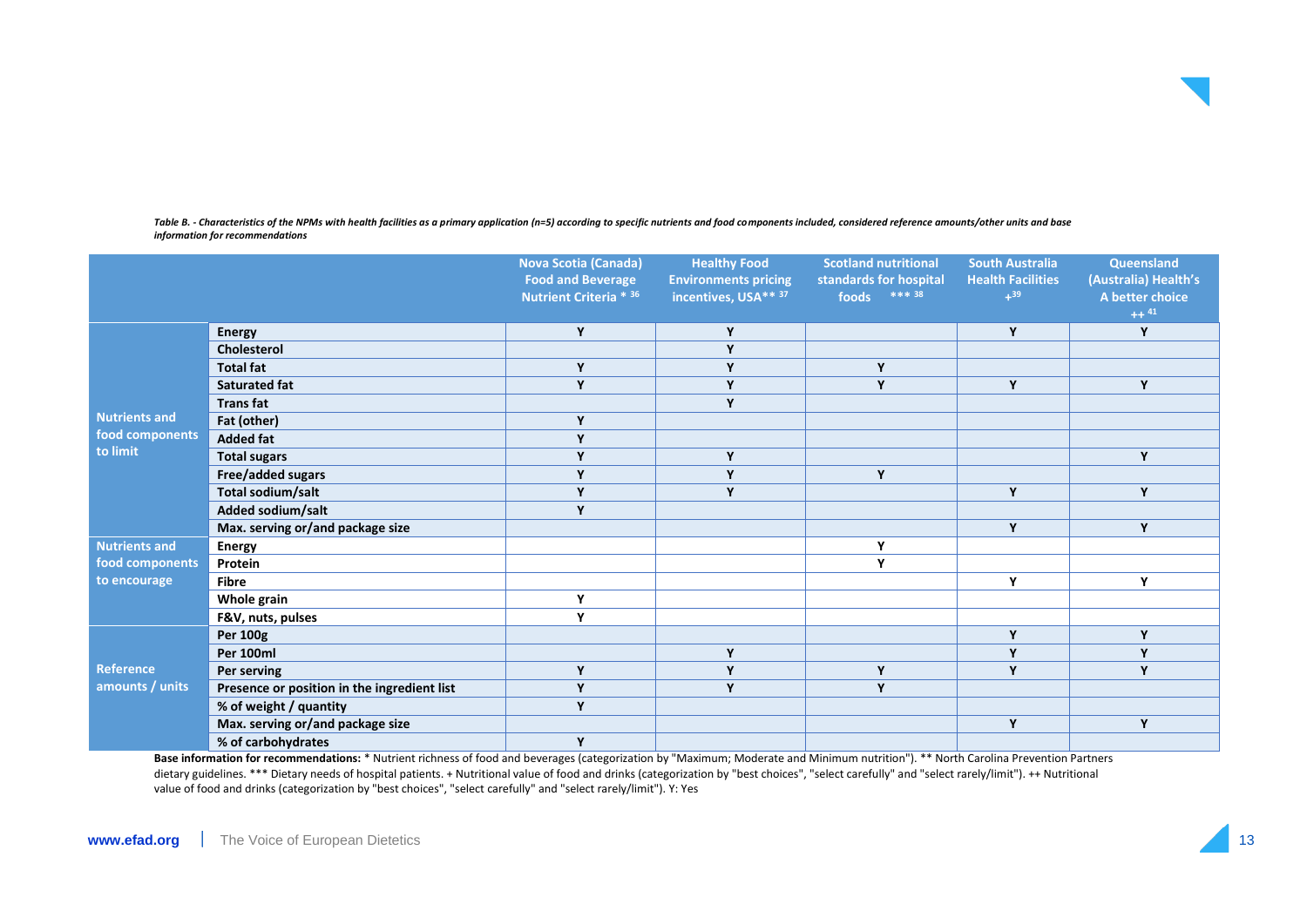

With the same goal, namely the promotion of healthier food choices, the **National Center for Chronic Disease Prevention and Health Promotion** released a guide that promotes healthier food and beverage environments in hospitals for employees and visitors. This guide consists of a described step-by-step process for conducting environment assessments, which can help determine the availability of healthier options within hospitals. Once the scans have been conducted, collected information and data can then be used to develop strategies to promote healthier choices. <sup>34</sup>

#### <span id="page-13-0"></span>**APPLICATIONS IN VENDING MACHINES**

Regarding the models intended solely for vending machines, it is important to firstly evaluate the overall healthfulness of the products available, so that interventions and policies can then be targeted at improving food availability in context. According to international research vending machines, including the ones located at health care institutions and schools, have been identified as a source of unhealthy products characterized as energy-dense and nutrient-poor,. The orientations given by NPM for vending machines vary between models. 36, 43-48

The British Columbia (Canada) <sup>43</sup> and Iowa (USA) <sup>44</sup> models are based on the categorization of food and beverages according to specific nutrient criteria. For the **British Columbia model - Healthier Choices in Vending Machines in Public Buildings Policy,** the nutrient criteria define the minimum nutritional standard for prepackaged food and beverages and unprocessed vegetables and fruit allowed in vending machines in Public Buildings. <sup>43</sup>The **Iowa model - Nutrition Environment Measurement Survey-Vending (NEMS-V) Traffic Light system** codes food and beverages and aims to provide a minimum of 30% of foods and beverages as healthy options.44,45

The **Model Welsh Health Promoting Hospital Vending Guidance (UK)** is based on health promoting advice supported by a 5 point "charter": 1) Good for your health - all foods and drinks supplied from vending machines must be the healthier option within its product range; 2) Safe for your teeth - foods and drinks supplied / sold from vending machines must not be damaging to dental health; 3) Safe to eat and drink - methods of storing and handling food and drink supplied from vending machines should comply with a food safety management plan, based on principles of HACCP (Hazard Analysis and Critical Control Points); 4) Promoting good health - branding on vending machines must support health promoting messages; 5) Hospitals leading the way - Healthy vending in hospitals will support the concept of the Health Promoting Hospital. <sup>46</sup>

The **Model Nemours Health and Prevention Services from Delaware's Public Health Department (USA)** is based on the categorization of food and beverages by nutrient density as:  $"GO"$  - foods and beverages are the healthiest options for the amount of calories they contain, eat these foods and drink these beverages most often, almost anytime; SLOW" - foods and beverages have added sugar or fat that makes them higher in calories, they should only be consumed sometimes, several times a week at most;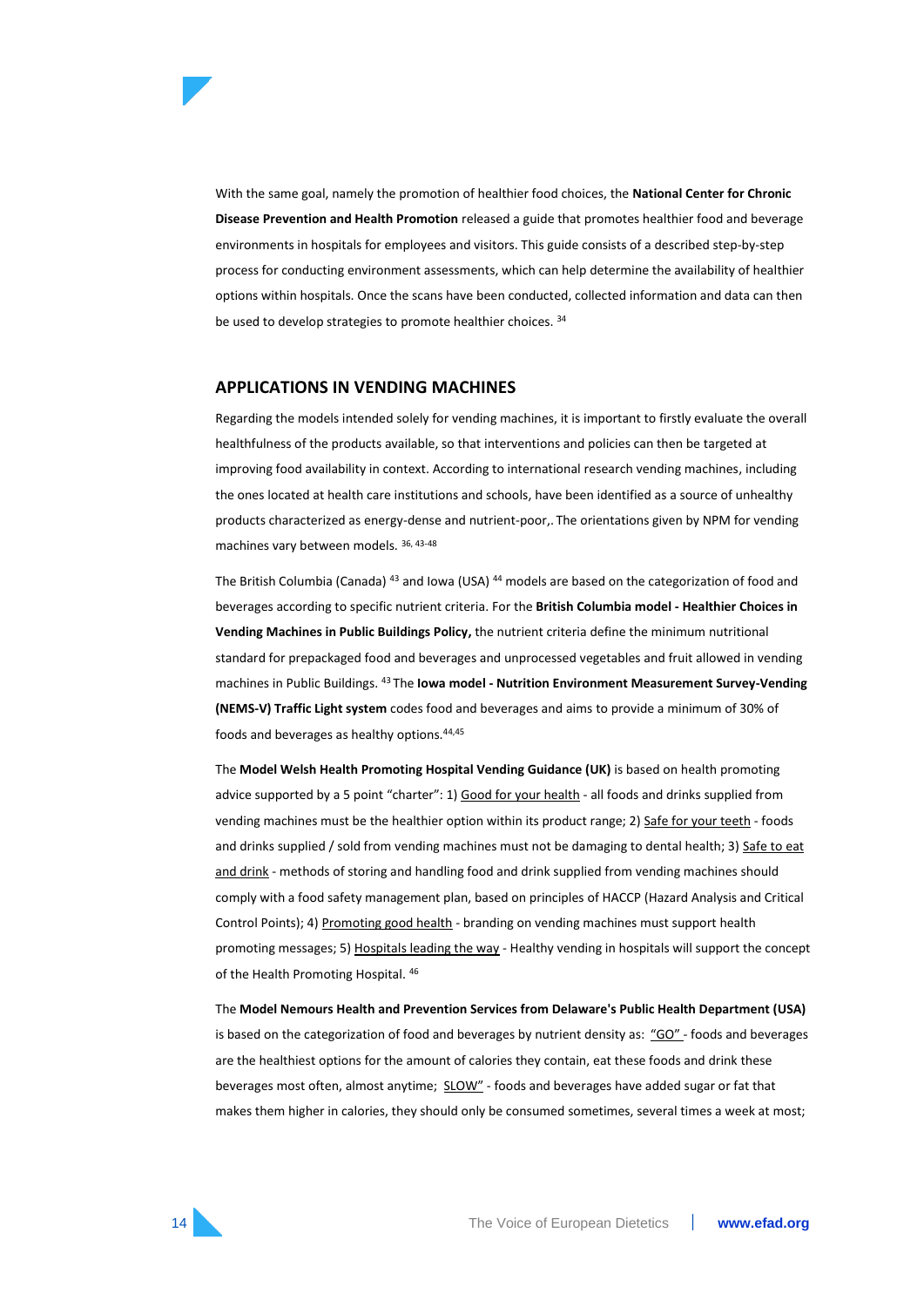

and "WHOA" - foods and beverages are the highest in sugar and fat and the least healthy, they should be consumed just once in a while. <sup>47</sup>

As in the case of the NPM with health facilities as a primary application, all 4 models regarding vending machines also have their own characteristics concerning nutrients to limit and/or encourage and reference amounts/units used (Table C). 43-47

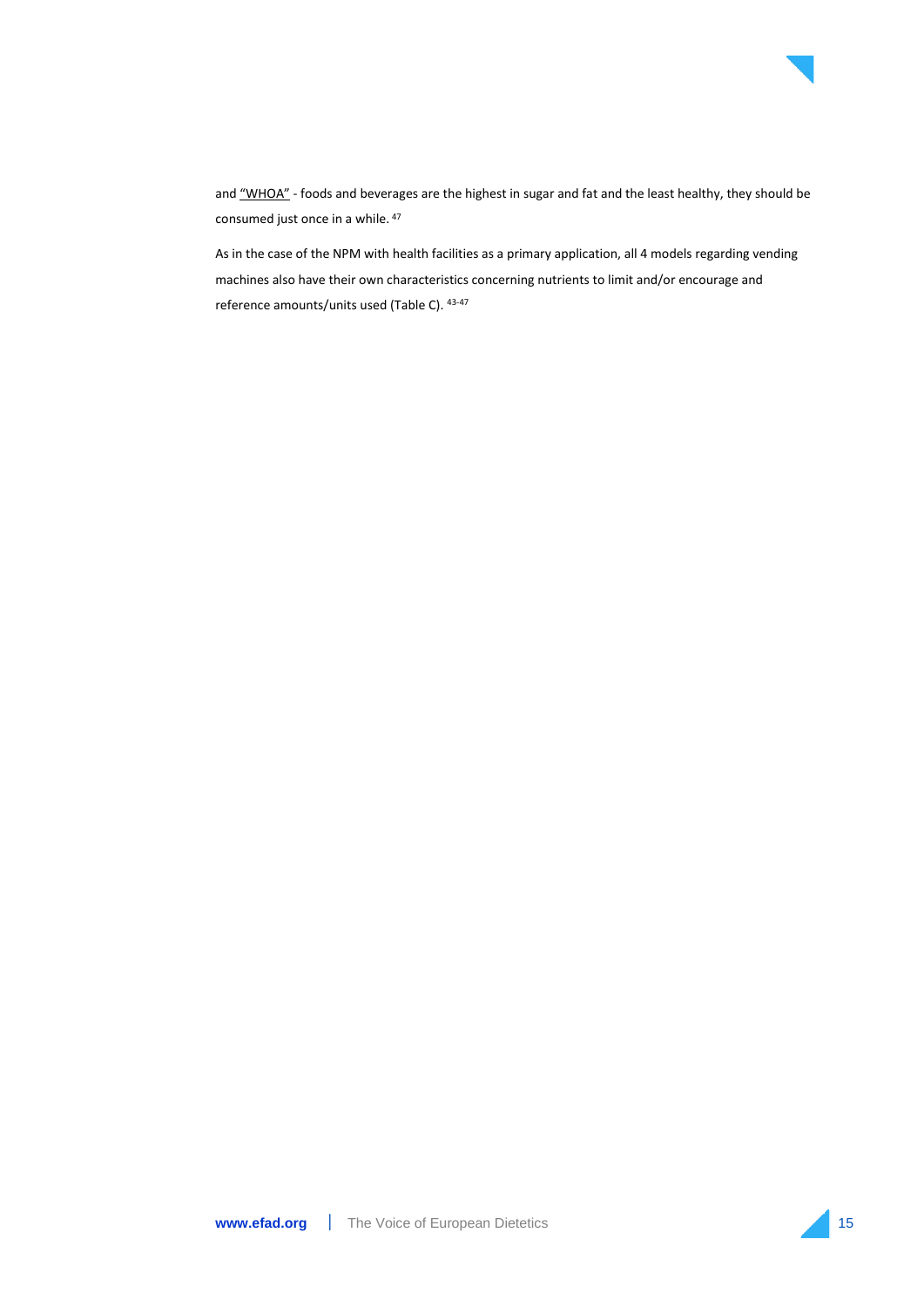

Table C - Characteristics of the NPM with vending machines as a primary application (n=4) according to specific nutrients and food components included, considered reference amounts/other units and base *information for recommendations.*

|                              |                                          | <b>Healthier Choices in Vending</b> | <b>Nutrition Environment</b>      | <b>Welsh Health Promoting</b>    | <b>Nemours Health and Prevention</b> |
|------------------------------|------------------------------------------|-------------------------------------|-----------------------------------|----------------------------------|--------------------------------------|
|                              |                                          | <b>Machines (British Columbia,</b>  | <b>Measurement Survey-Vending</b> | <b>Hospital Vending Guidance</b> | Services (Delaware, USA)++45         |
|                              |                                          | Canada) $*$ <sup>41</sup>           | $(Iowa, USA)** 42,43$             | (Wales) + $44$                   |                                      |
|                              | <b>Energy</b>                            |                                     | Y                                 |                                  | Y                                    |
|                              | <b>Total fat</b>                         | $\mathbf{v}$                        | Y                                 | Y                                | Y                                    |
|                              | <b>Saturated fat</b>                     | $\mathbf v$                         | Y                                 | Y                                | Y                                    |
|                              | <b>Transfat</b>                          | $\mathbf{v}$                        | Y                                 |                                  | Y                                    |
|                              | Fat (other)                              |                                     | Y                                 |                                  |                                      |
| <b>Nutrients and</b>         | <b>Added fat</b>                         |                                     |                                   |                                  | Y                                    |
| food components              | <b>Total sugars</b>                      | $\mathbf{v}$                        | Y                                 |                                  | Y                                    |
| to limit                     | Free/added sugars                        | Y                                   | Y                                 | Y                                | Y                                    |
|                              | <b>Added sweeteners</b>                  | $\mathbf{v}$                        | Y                                 |                                  |                                      |
|                              | Total sodium/salt                        | $\mathbf{v}$                        | Y                                 | $\mathbf{v}$                     | Y                                    |
|                              | Added sodium/salt                        |                                     |                                   |                                  | Y                                    |
|                              | Added flavouring/ seasoning/additives    |                                     | Y                                 |                                  |                                      |
|                              | <b>Fried foods</b>                       |                                     |                                   |                                  | Y                                    |
|                              | Maximum serving or/and package size      | Y                                   |                                   |                                  | Y                                    |
|                              | Carbonation                              |                                     | Y                                 |                                  |                                      |
|                              | Protein                                  | Y                                   |                                   |                                  |                                      |
|                              | <b>Fibre</b>                             |                                     |                                   |                                  | Υ                                    |
| <b>Nutrients and</b>         | Whole grain                              | $\mathbf v$                         | Y                                 |                                  | Y                                    |
| food components              | Fruit, vegetables, nuts, pulses          | Y                                   | Y                                 | Υ                                | Y                                    |
| to encourage                 | Milk/dairy-based content                 |                                     | Y                                 |                                  |                                      |
|                              | <b>Calcium and Vitamin D</b>             | $\mathbf v$                         |                                   |                                  |                                      |
|                              | Water                                    |                                     | Y                                 |                                  |                                      |
|                              | <b>Small serving size</b>                |                                     | Y                                 |                                  |                                      |
| Reference<br>amounts / units | Per 100g / 100ml                         |                                     |                                   | Y                                |                                      |
|                              | Per other pre-specified amount (g or ml) | Y                                   |                                   |                                  |                                      |
|                              | Per serving                              | $\mathbf{v}$                        | Y                                 | Y                                | Y                                    |
|                              | Per % of total fat                       | $\mathbf{v}$                        |                                   |                                  |                                      |
|                              | Presence and/or position ingredient list | v                                   | Y                                 | Y                                | Y                                    |
|                              | Maximum serving or/and package size      | Y                                   |                                   |                                  | Y                                    |

**Base information for recommendations: \*** Minimum nutritional standard for prepackaged food and beverages and unprocessed vegetables and fruit allowed in vending machines in Public Buildings. \*\* Codification of food and beverages as whether they are consistent with the *Dietary Guidelines for Americans* or not. + Health promoting advice supported by a 5 point "charter". ++ Categorization of food and beverages by nutrient density. Y: Yes

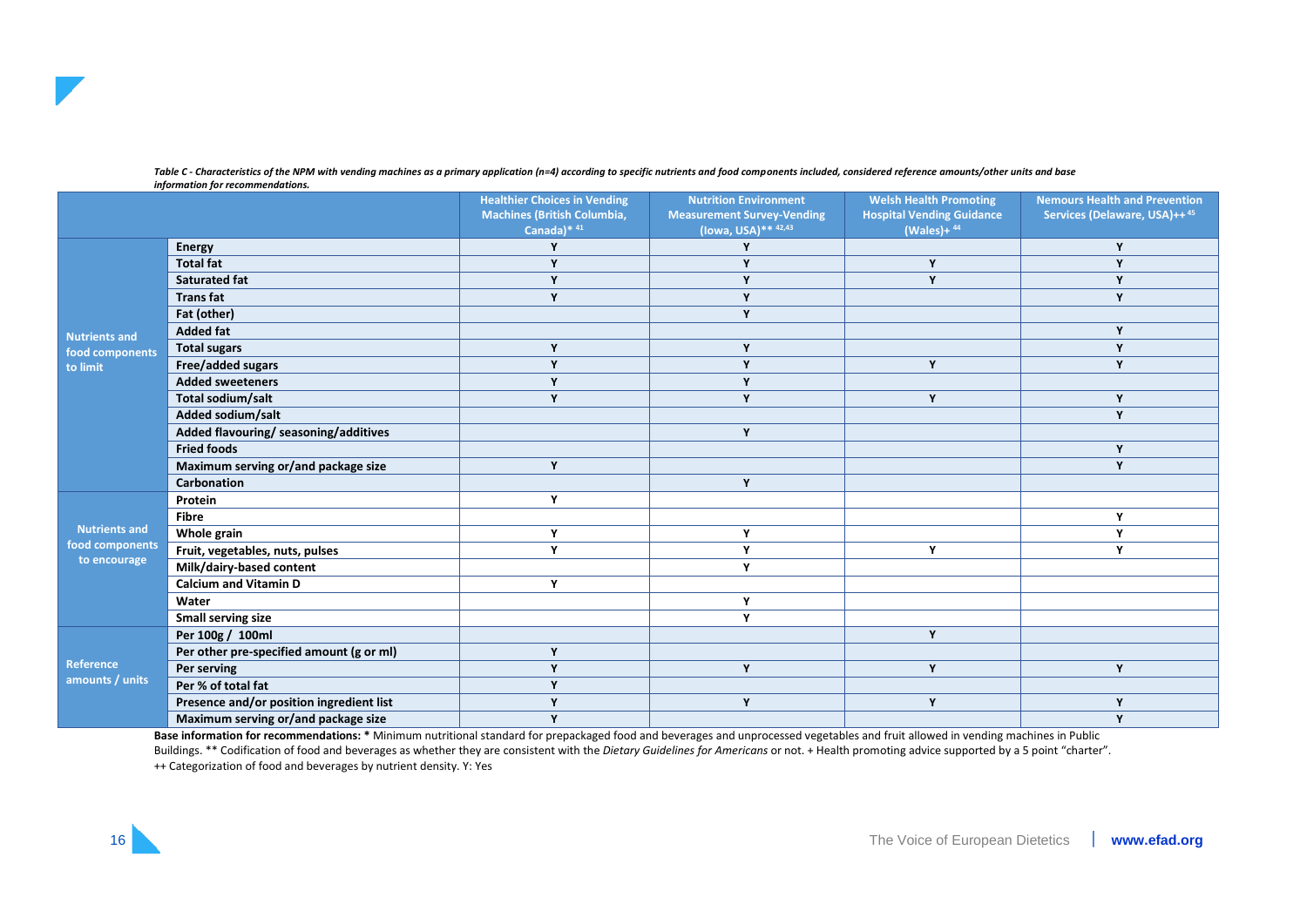

As mentioned previously, there are also three NPM intended to be applied in healthy facilities that have vending machines as an additional application which include specific policies for these food supply areas. The **Queensland Health's A better choice** requires that all foods and drinks categorized as "red" are totally removed from vending machines.<sup>40</sup> in contrast, the **Healthy food and drink choices for staff and visitors in South Australia Health Facilities model** only requires that 20% of "red" foods and drinks are removed from vending machines.<sup>38</sup> According to these models, respectively, marketing or advertising should only be applied to "green" foods and beverages and those categorized as "red" should not be promoted at all. 39-41

It is also important that all NPM should take into account the purpose of their use as definitions may be different depending on the age and other characteristics of the population. For example, health institutions serve a diverse population and therefore, food services need to provide suitable foods for individuals across the life-course according to their differing nutritional needs. <sup>48</sup>

# <span id="page-16-0"></span>**APPLICATIONS IN SCHOOLS AND PRESCHOOLS**

Dietary studies suggest that snacks can contribute up to a quarter of a child's total daily energy intake playing a critical role both in childhood nutrient intake but also in the prevention of childhood obesity. <sup>49</sup> Guidelines suggest that energy intakes from snacks (or light meals) should be 5-15 % of the daily energy intake per occasion, with no difference in guidance on energy for children and the general population. <sup>9</sup>

An overview of the guidelines identified by population groups in various countries shows that the quantitative recommendations from countries in the European region tend to provide percentage ranges for energy intake from snacks for the general population, children or both, while those from Asia and South American regions listed caloric values aimed at the general population. A recommendation from the European region provided specific quantitative guidance for nutrients for children specifically listing approximate values for protein, fat, and carbohydrate in grams for morning (3,25 g; 2,8 g; and 24 g) and afternoon snacks (7,0 g; 60 g; and 41;0 g). Currently, high fat/calorie and low nutrient foods remain abundantly available in many schools through *à la carte* services in the cafeteria, school stores, and vending machines in Europe. <sup>9</sup>

Major differences exist in school environments, school policies, food supply and actions to improve the dietary behavior of students to prevent overweight and obesity. Also, the ways of optimizing the school food supply integrating environmental, health, economic, and cultural dimensions of diet sustainability, are very different in Europe. 50-52 Recognizing the diversity of geographical, cultural and even situational factors that influence the design and implementation of healthy eating programs in schools, reinforces the need to base interventions on nutritional profile models, to ensure that the final policy is realistically designed, sustainable and will contribute to prevent childhood obesity. 25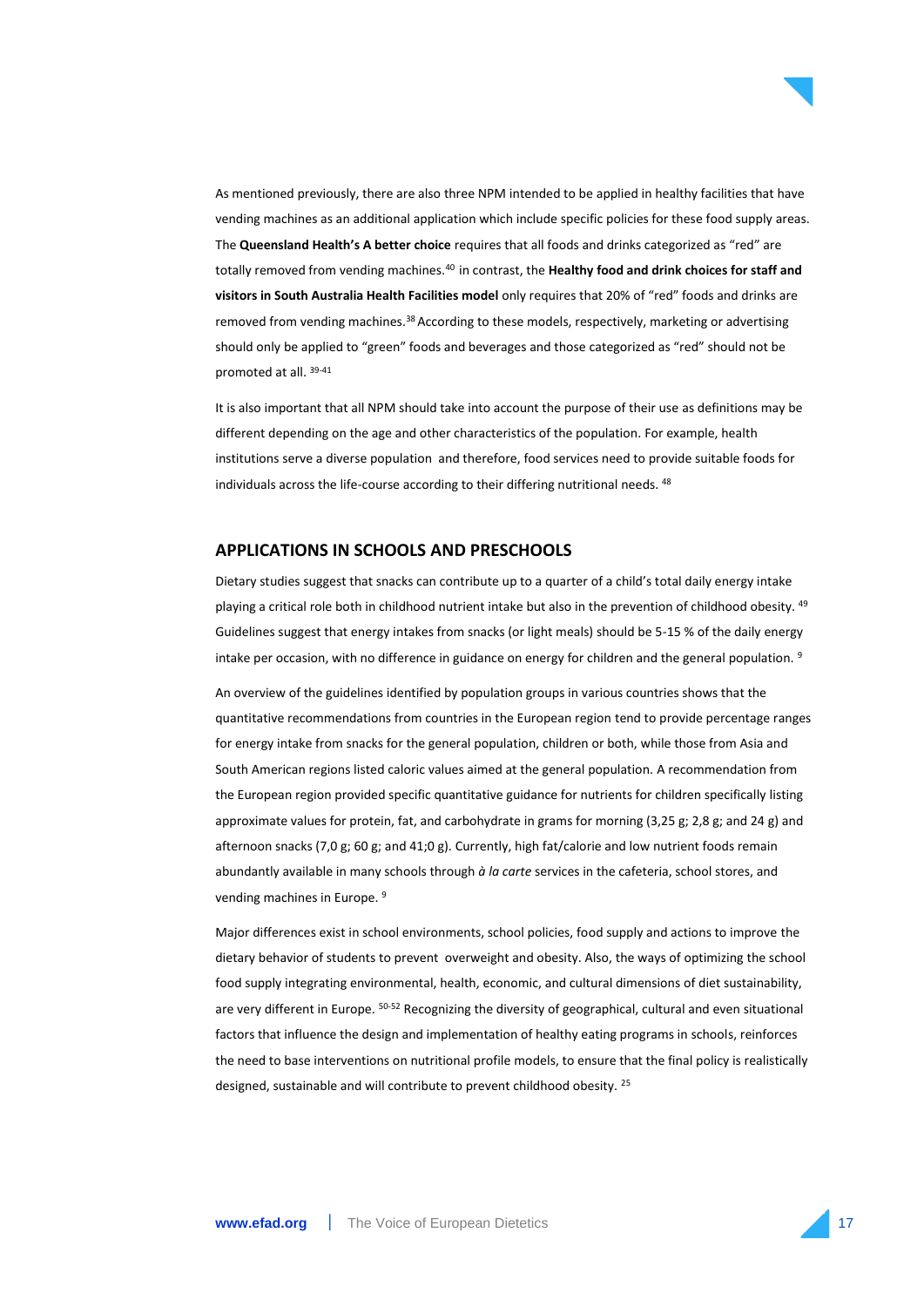

After-school programs (ASP) provide adult supervision for students immediately after school and incorporate snacks, homework help, cultural and recreational activities. The snacks provided during an ASP represent an important part in a child's daily nutrient intake, as they are served between lunch at school and before dinner at home, but usually those snacks contain more than the recommended total energy, and typically they are also low in nutrient density, with fruits being offered as a snack option less than 1 serving/d and vegetables almost entirely absent from snack menus. <sup>48</sup> To address these unhealthy trends, state and national level organizations have developed policies and/or standards designed to improve the nutritional quality of the snacks served in ASP. However, the success of policies in galvanizing desired changes appears to have fallen short, concluding that stronger efforts are needed. <sup>53</sup>

Also in preschools, the quality of snack food options provided is not appropriate, since the snacks available frequently include sweet and salty foods. It is estimated that preschool children are consuming only one third of a serving of fruit and one quarter of a serving of vegetables per day. <sup>54</sup>

As major differences exist in the provision of school and preschool meals throughout European school systems, the European Network of Health Promoting Schools (ENHPS) operates within the European region to integrate health promoting school policy into wider health and educational sectors. Also, the programme for Nutrition and Food Security in the European Region developed by WHO in 2006, suggested that local partnerships would form a key aspect of school food and nutrition policy. Even though, it is very difficult for schools to avoid vending machines stocked with the usual high-sugar or high-fat products, although they could be used to sell healthier options like water, milks, 100 % juices and low-fat snacks. <sup>54</sup>

Of 12 possible primary applications identified in the 78 NP models included in the systematic review, 27 consist of school food standards/requirements and none of them set requirements for pre-school food as primary application. 4, 55

Of the 27 models primary related to school foods, four have food standards in pre-schools presented as an additional application: Fuelled 4 Life, from New Zealand <sup>56</sup>; Costa Rica School food regulations <sup>57</sup>; Right Bite for schools and preschools, from South Australia <sup>58</sup>; and Alberta Nutrition Guidelines for Children and Youth, from Canada. <sup>59</sup>

Another model - **Guidelines for Food & Beverage Sales in British Columbia Schools** <sup>60</sup> - embraces several additional applications, besides nutrients to be limited/encouraged, such as limiting the sale of sugar substitutes, supporting healthy eating in the classroom (classroom celebrations and rewards), decreasing or eliminating bottled water by promoting tap water.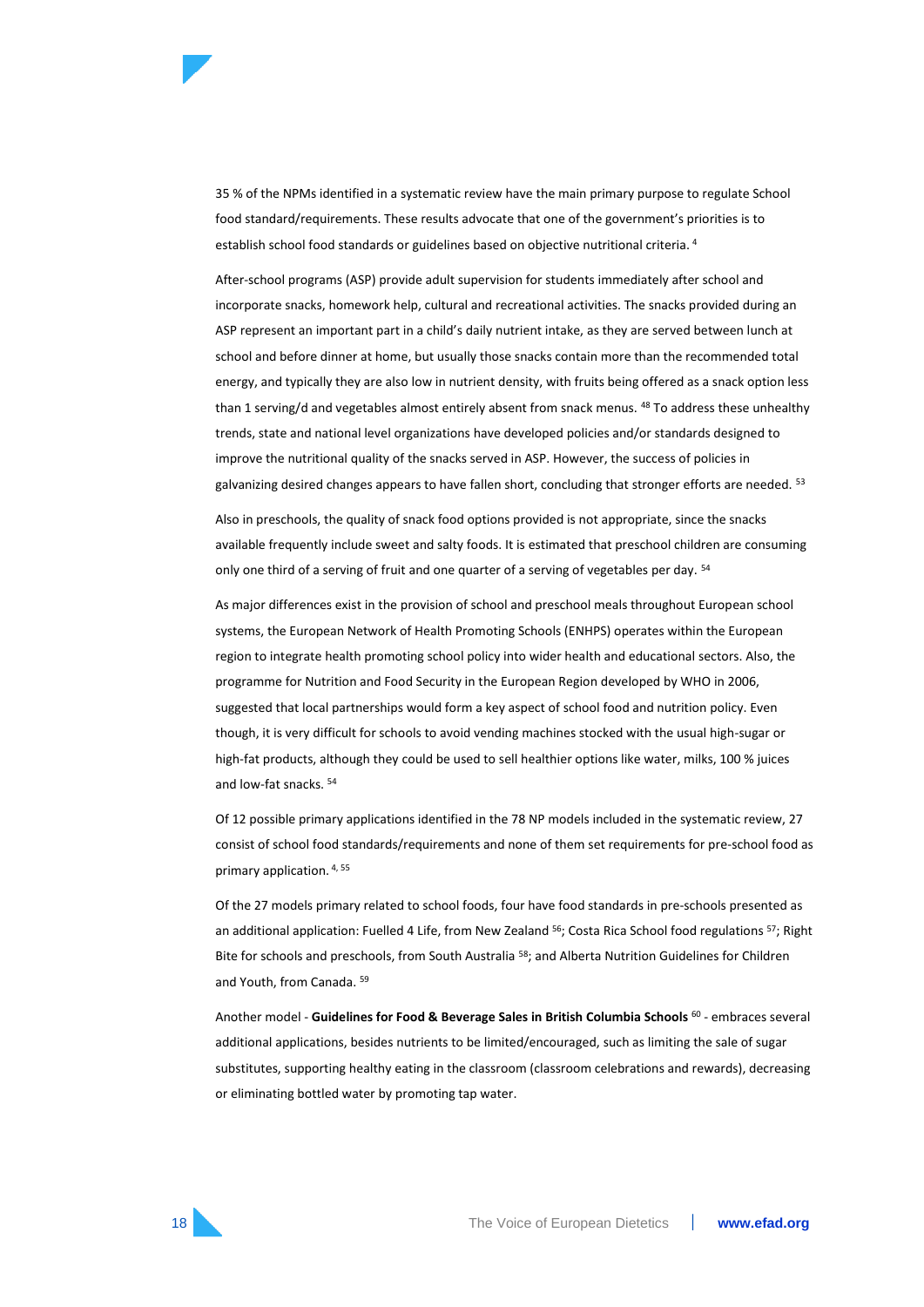

The orientations given by NPM for schools and pre-school vary between models, not only concerning the nutrient categories to be limited/encouraged, but also the types of reference amounts/other units considered and base information for recommendations (Table D). A minimum (3) and maximum (12) number of nutrients to be limited has been established, with the top three to be limited being total fat, total sodium and saturated fats. Concerning nutrient categories to be encouraged, the number should be between one and 14, with the top three nutrients/food components considered being fibre, fruits, vegetables, nuts and legumes (FVNL)) and whole grains. Nutrients or foods such as cholesterol, naturally occurring sugars and added flavoring/seasoning are poorly referred to in the models. 54,55

The **Food and Beverage Classification System** was developed in 2007 by the Ministry of Health of Wellington, New Zealand, to support schools and early childhood education (ECE) services in providing healthy food and beverages for students and attendees and also encourage those settings to use available supports and resources to improve their food and physical activity environment. This model **"Fuelled 4 Life"** is a Nutrient Specific System that includes 11 nutrients/food components to limit and two to encourage. 56

The **Costa Rica School food regulations** are endorsed by the Ministry of Health and regulate canteens and tuck-shops in public schools to only sell and advertise foods consistent with the messages of the dietary guidelines. It includes seven nutrients/food components to limit but none to encourage. <sup>57</sup> **Right Bite for schools and preschools assists South Australia Governmental** schools and preschools to select food and drinks to promote healthier eating. Food and drink are classified according to their nutritional value, into three categories - the Right Bite Food and Drink Spectrum (green, amber and red), a visual guide that shows where certain foods fit with healthy eating. It only includes one nutrient/food to encourage and three to limit. <sup>58</sup>

The **Alberta Nutrition Guidelines for Children and Youth** addresses more nutrients and food components to limit and encourage which makes it the most complete model since it provides more information about its recommendations. This model also specifies conditions for some nutrients and foods, such as "total fat" and "added fat": depending on the food category, only foods with naturally occurring fat are permitted (i.e., foods with added fat are not allowed). <sup>59</sup>

Guidelines for Food & Beverage Sales in British Columbia Schools, from Canada<sup>60</sup> includes 10 nutrients/food components to limit and four to encourage, but only considers "per serving" as its reference amount/unit. <sup>60</sup>

Cholesterol and other fats were not mentioned in any of these models as a criterion to limit, although energy, saturated fat and total sodium/salt were mentioned by almost all of them.<sup>4</sup>

Other models, such as the **Greek school canteen policy** <sup>61</sup>; **Scotland nutritional requirements for food and drink in schools** <sup>62</sup>; and **England requirements for school food regulations** <sup>63</sup> , do not consider energy as a criterion.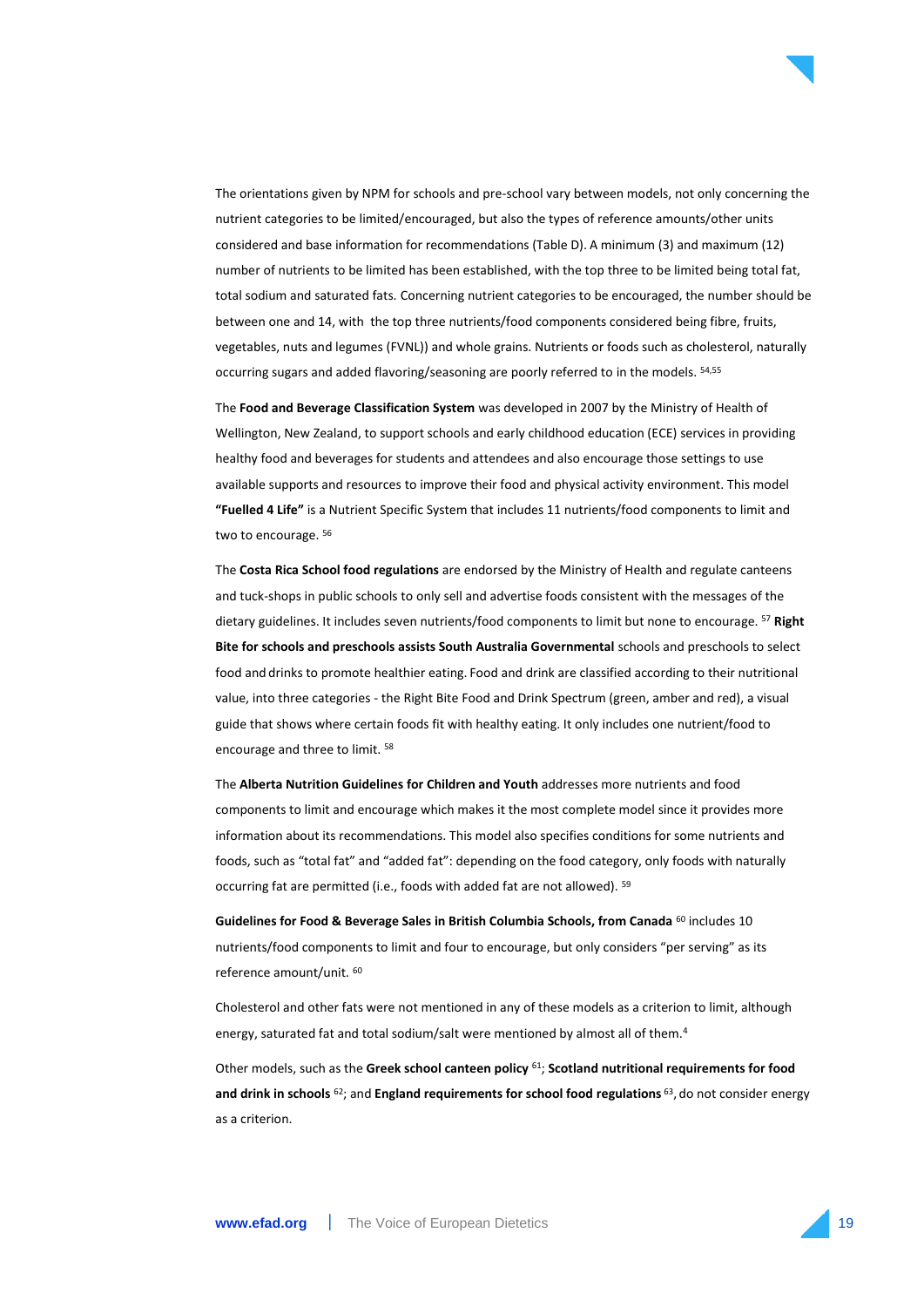

Tabla D. Characteristics of 8 NPM used for school and pre-school food standards/requirements according to specific nutrients and food components included, considered reference amounts/other units and base information for *recommendations.*

|                                |                                          | <b>Fuelled 4</b><br>life, New<br>Zealand *56 | <b>Costa Rica</b><br><b>School food</b><br>regulations **<br>57 | <b>Alberta</b><br><b>Nutrition</b><br><b>Guidelines</b><br>*** 59 | <b>Guidelines for</b><br><b>British</b><br><b>Columbia</b><br>Schools+60 | <b>Right Bite,</b><br><b>South</b><br>Australia ++<br>58 | <b>Greek</b><br>school<br>canteen<br>policy <sup>61</sup> | <b>Scotland nutritional</b><br>requirements forfood<br>and<br>drink in schools <sup>62</sup> | <b>England</b><br>requirements for<br>school food<br>regulations <sup>63</sup> |
|--------------------------------|------------------------------------------|----------------------------------------------|-----------------------------------------------------------------|-------------------------------------------------------------------|--------------------------------------------------------------------------|----------------------------------------------------------|-----------------------------------------------------------|----------------------------------------------------------------------------------------------|--------------------------------------------------------------------------------|
|                                | <b>Energy</b>                            | Y                                            | Y                                                               | Y                                                                 | Υ                                                                        | Y                                                        |                                                           |                                                                                              |                                                                                |
| <b>Nutrients and</b>           | <b>Total fat</b>                         | Y                                            | Y                                                               | $\mathsf{Y}^{\beta}$                                              | Y                                                                        |                                                          | Y                                                         | Y                                                                                            | Y                                                                              |
|                                | Saturated fat                            | $\mathbf{v}$                                 | Y                                                               | Y                                                                 | Y                                                                        | Y                                                        | Y                                                         | Y                                                                                            | Y                                                                              |
|                                | <b>Transfat</b>                          | Y                                            | Y                                                               | Y                                                                 | Y                                                                        |                                                          | Y                                                         |                                                                                              |                                                                                |
| food                           | <b>Added fat</b>                         | $Y^{\alpha}$                                 |                                                                 | $Y^{\beta}$                                                       |                                                                          |                                                          |                                                           |                                                                                              | Y                                                                              |
| components                     | <b>Total sugars</b>                      | Y                                            | Y                                                               | Y                                                                 | Y                                                                        |                                                          |                                                           |                                                                                              |                                                                                |
| to limit                       | Free/added sugars                        | $\mathbf{v}$                                 |                                                                 | Y                                                                 | Y                                                                        |                                                          |                                                           | Y                                                                                            | Y                                                                              |
|                                | Total sodium/salt                        | $\mathbf{v}$                                 | Y                                                               | Y                                                                 | Y                                                                        | Y                                                        | Y                                                         | Y                                                                                            |                                                                                |
|                                | Added sodium/salt                        | Y                                            |                                                                 | Y                                                                 |                                                                          |                                                          |                                                           |                                                                                              | Y                                                                              |
|                                | Maximum serving or/and package size      | Y                                            |                                                                 |                                                                   | $\mathbf{Y}^\Omega$                                                      |                                                          |                                                           |                                                                                              |                                                                                |
|                                | <b>Energy</b>                            |                                              |                                                                 |                                                                   |                                                                          |                                                          |                                                           |                                                                                              |                                                                                |
| <b>Nutrients and</b>           | Protein                                  |                                              |                                                                 | Y                                                                 | Y                                                                        |                                                          |                                                           | Y                                                                                            |                                                                                |
| food                           | <b>Fibre</b>                             | Y                                            |                                                                 | $Y^*$                                                             |                                                                          | Y                                                        | Y                                                         | Y                                                                                            |                                                                                |
| components                     | Whole grain                              |                                              |                                                                 |                                                                   | Y                                                                        |                                                          | Y                                                         |                                                                                              | Y                                                                              |
| to encourage                   | Fruit, vegetables, nuts, pulses          | Y                                            |                                                                 |                                                                   |                                                                          |                                                          | Y                                                         | Y                                                                                            | Y                                                                              |
|                                | <b>Milk and dairy</b>                    |                                              |                                                                 |                                                                   |                                                                          |                                                          | Y                                                         | Y                                                                                            | Y                                                                              |
| Reference<br>amounts/<br>units | <b>Per 100g</b>                          | $\mathbf{Y}$                                 | Y                                                               |                                                                   |                                                                          | Y                                                        | Y                                                         | Y                                                                                            | Υ                                                                              |
|                                | Per 100ml                                | Y                                            | Y                                                               |                                                                   |                                                                          |                                                          | Y                                                         | Y                                                                                            | Y                                                                              |
|                                | Per serving                              | Y                                            |                                                                 | Y                                                                 | Υ                                                                        | Y                                                        | Y                                                         | Y                                                                                            | Y                                                                              |
|                                | Presence and/or position ingredient list | $\mathbf{v}$                                 | Y                                                               | Y                                                                 | Y                                                                        |                                                          |                                                           |                                                                                              |                                                                                |
|                                | % of weight or quantity in a product     | $\mathbf{v}$                                 |                                                                 |                                                                   |                                                                          |                                                          |                                                           |                                                                                              |                                                                                |
|                                | Maximum serving or/and package size      | v                                            |                                                                 |                                                                   | Υ                                                                        |                                                          |                                                           |                                                                                              |                                                                                |

Base information for recommendations: \* Schools as important settings for promoting healthy eating; need to provide criteria for identifying healthy snacks among processed foods. \*\* Classification of food as whether they a with the Dietary Guidelines for Costa Rica or not. \*\*\* Create environments which provides healthy food choices and healthy attitudes about food so that children have access to nutritious foods in school and wherever they a tools that enable schools to assess both pre-packaged and freshly made food and beverages, in terms of nutrition standards. ++ Based on a colour spectrum where food better fit according to nutritional value and based on th Dietary Guidelines. Y: Yes. "More specifically: added oil. 8 Depending on the food category, the criterion for total fat is sometimes that only foods with naturally occurring fat are permitted (i.e. foods with added fat no seeds and nut/seed butters can also have more fat (naturally occurrina, not added) than specified in the criteria for their category. ¥ Dependina on the food category, the criterion for fibre is sometimes that fibre must o *occurring in the food. Ω A maximum serving size is specified for beverages.*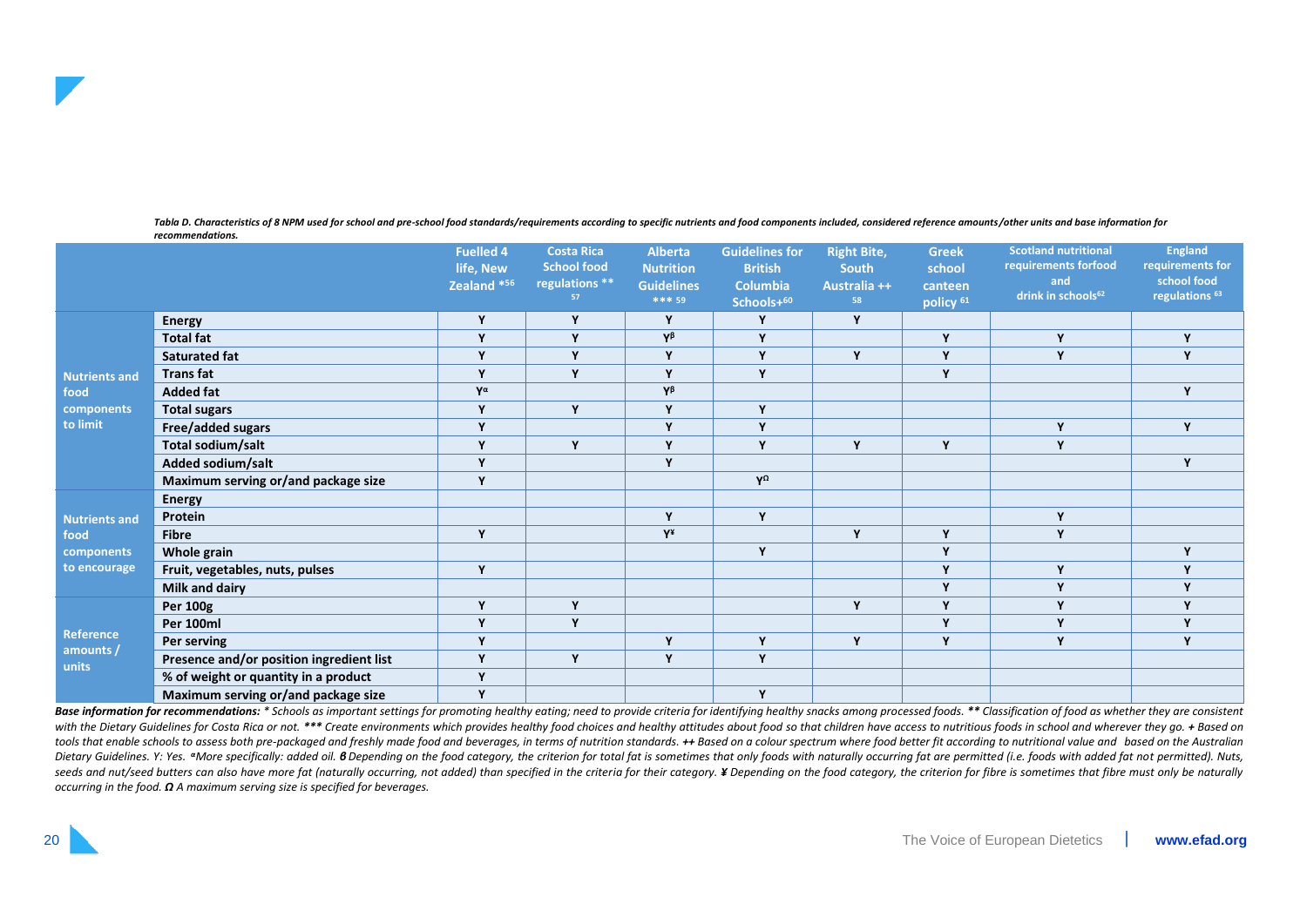<span id="page-20-0"></span>

The common nutrients to limit and to encourage at public settings are summarized in the Table E.

*Table E. Common nutrients to limit and to encourage at public settings*

| <b>Nutrients and food to encourage</b> | <b>Nutrients and food to limit</b> | Reference amounts/units                  |
|----------------------------------------|------------------------------------|------------------------------------------|
| Fibre                                  | Energy                             | Per 100 g                                |
| Whole grain                            | <b>Total fat</b>                   | Per 100 mL                               |
| Fruit                                  | Saturated fat                      | Per serving                              |
| Vegetables                             | Trans fat                          | Presence and/or position ingredient list |
| <b>Nuts</b>                            | Total sugars                       |                                          |
| Legumes                                | Free/added sugars                  |                                          |
|                                        | Added sweeteners                   |                                          |
|                                        | Total sodium/salt                  |                                          |

Including NPM in public health policies as a tool to develop/regulate healthier food environments in public settings such as schools, health facilities, government facilities, and settings where vending machines are situated, can help to influence healthier food choice by large numbers of people.

For that purpose, a selection of the NPM that includes nutrients to encourage and nutrients to limit is needed. Most NPM consider nutrients or food components to encourage in their algorithm, particularly in the context of food served in public settings. This is consistent with a view of promoting healthier food environments, in which consumers are encouraged to opt for nutrient-dense snacks in public settings, instead of simply discouraged from choosing nutrient-poor options.

The nutrient density of foods is calculated per reference amount, which can be 100 g, 100 kcal, or serving size. Models based on the 100 g standard have difficulty handling different serving sizes by food group. Models whereby saturated fat, added sugar and sodium are calculated per 100 g of food or beverage, tend to punish energy-dense foods consumed in small quantities (nuts, dried fruit, cheese), while giving favorable scores to sugary beverages of low energy density, unless volume corrections are made. Expressing nutrient content on a per serving/portion basis permits the consumer to directly relate to the quantity of food typically consumed. Although many food products are labelled in this way, there are no standardized serving/portion sizes for different food groups defined at the EU level. Also, serving sizes partly depend on the energy needs of the consumer and therefore serving sizes are difficult to define for some products. Additionally, for small portion foods the serving size has little relation to how much of a nutrient it contributes to the diet if it is consumed on many occasions in a single day. In this context, snacks may be sold as multiserve. This type of retail, with many individual snacks within a large unique package, fails to control the real intake, because consumers are no longer limited to consume only one portion of a snack.

NPMs can have many applications and, therefore, they are designed based on the main purpose for which the model is built for. There are variations in the number and nature of food groups, type of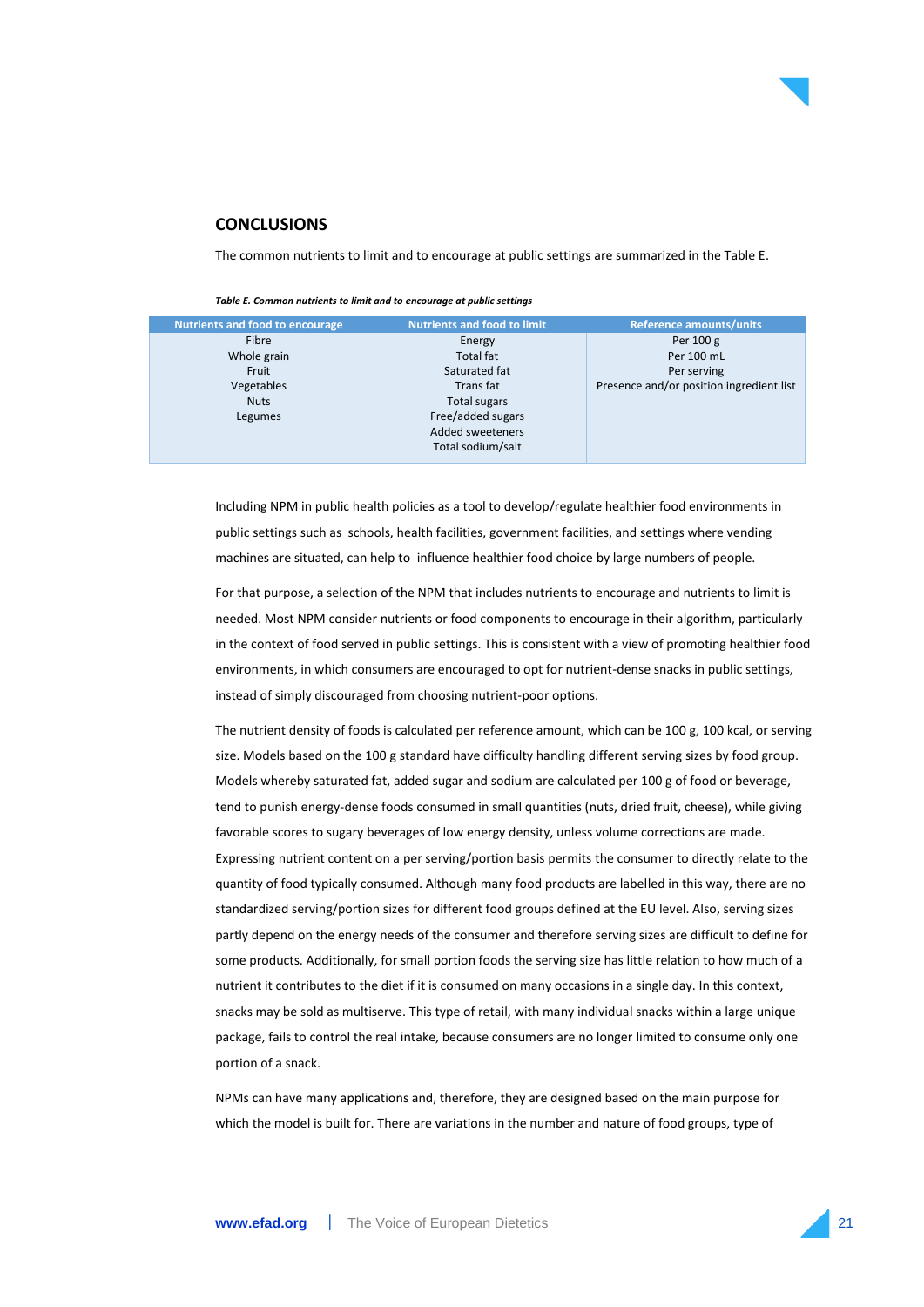

Consequently, the recent proliferation of NPM may lead to confusion, inconsistencies between models, and possibly loss of credibility with regulators, consumers, and researchers.

The adequate selection of a NPM that better fit the purpose to regulate the food environment in a given setting is crucial to avoid inconsistencies between health policies and to facilitate consumers the access to healthy snacks among a wide range of options, since an excessively narrowed-down selection could be a barrier for its success.

#### <span id="page-21-0"></span>**RECOMMENDATIONS**

- 1 Different NPMs may benefit different products within the same category. Given the risks associated with proliferation of NPM and the time and cost dispended on development and validation of a new model, **WE RECOMMEND** to either adopt or adapt an existing model, ideally one developed by and authoritative body. Thus, there is urgent need for a **unique system for European consumers that can be adapted for multiple uses** across different settings with the following considerations:
	- Food composition databases should include a comprehensive coverage for snacks
	- Choose between across-the board or category-specific NPMs NPM designed to promote a healthy diet should be category-specific but based on a limited number of defined categories that are applied consistently across all applications. However, food categories must be well explained in order to allocate food in the correct category
	- Select nutrients to encourage and to limit In order to promote healthier food environments and NCD prevention. NPM should encourage consumers to opt for nutrient-dense snacks, instead of simply discouraging them from choosing nutrient-poor options. Therefore, NPM should encourage fruit, vegetables, nuts, legumes, fibre, protein, and whole grains and limit saturated fats, energy, added sugars and total sodium/salt
	- Determine if the basis of calculation is per 100 kcal, 100 g, or serving size NPM based on the 100 g or 100 mL standard are consistent with food composition tables and nutrition labeling regulation in the EU. Typical serving sizes of snacks deviate very significantly from 100 g, so there is the need to define an energy limit per portion and to establish a format that promotes conscious eating, eg by not selling multi-packs. Additionally, many models do not take into

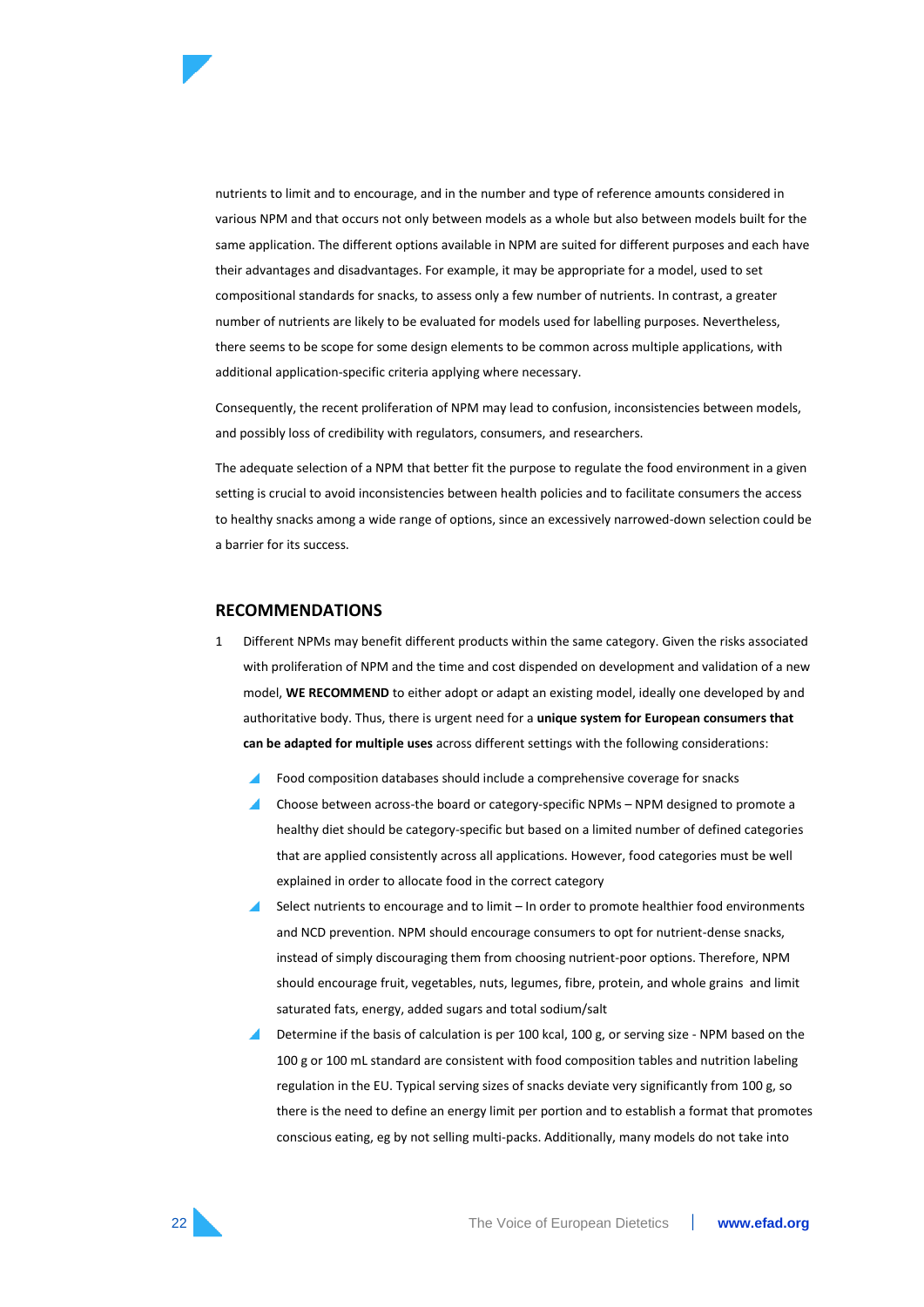

account the water content and liquid snacks tend to be eaten in large amounts which may promote unconscious energy intake. Yet, this disadvantages can be overcome by including different criteria for solid and liquid snacks or by promoting only water and milk when it comes to drinks, especially for children

- Decide if the model should apply threshold levels or use scoping and what cutoff numbers should the model adopt – NPM that use scoring systems as their basis are more amenable to adaptation than those that only use thresholds, because once a scoring system is in place, different scoring levels can be adopted to suit different purposes. For choosing the cutoffs, a definition of snacking and snack foods is needed based on the current guidelines and nutrition surveys (see definition of snacks)
- Assess the affordability of NPMs NPMs generally tend to benefit costly foods. So, there is the need to develop a cost analysis. One question of interest is whether product fortification and/or recipe reformulation is a cost-effective way to improve the nutrient density of snacks.
- 2 Based on the last points, we recommends the development of an European framework of a NPM applied to healthy snacks that is fit for children, adolescents, and adults, including those with mental or physical disabilities. This NPM should be implemented in schools, health care facilities, care centers and other public settings.
- 3 The selected NPM should be flexible and clear, so everybody may be able to recognize its logic and reasoning. One way to do that is through colors or symbols that are easily acknowledged by consumers. The model must also be visibly attractive and be accessible for those with low levels of health and food literacy.
- 4 One main application of NPMs is in front-of-package nutrition labelling (FOPNL), in order to promote healthy dietary behaviors. Besides having information about a product and a company, it is a powerful technique for communicating with consumers and safeguarding product quality. However, several FOPNL schemes have proliferated among food industry operators and this diversity may not be an optimal ground for three reasons: 1) different schemes may confuse consumers understanding of the nutritional information, which defeats the objective of providing a supportive environment , 2) having many models makes it more difficult for authorities to control the accuracy of the information, 3) it is a great barrier to implement studies to assess the impact of a specific model in consumer's literacy, food choices and long-term health.

Consequently, we recommend the use of a single Nutrient Profile Model based on the criteria described before and use it to harmonize Front of Package in Europe.

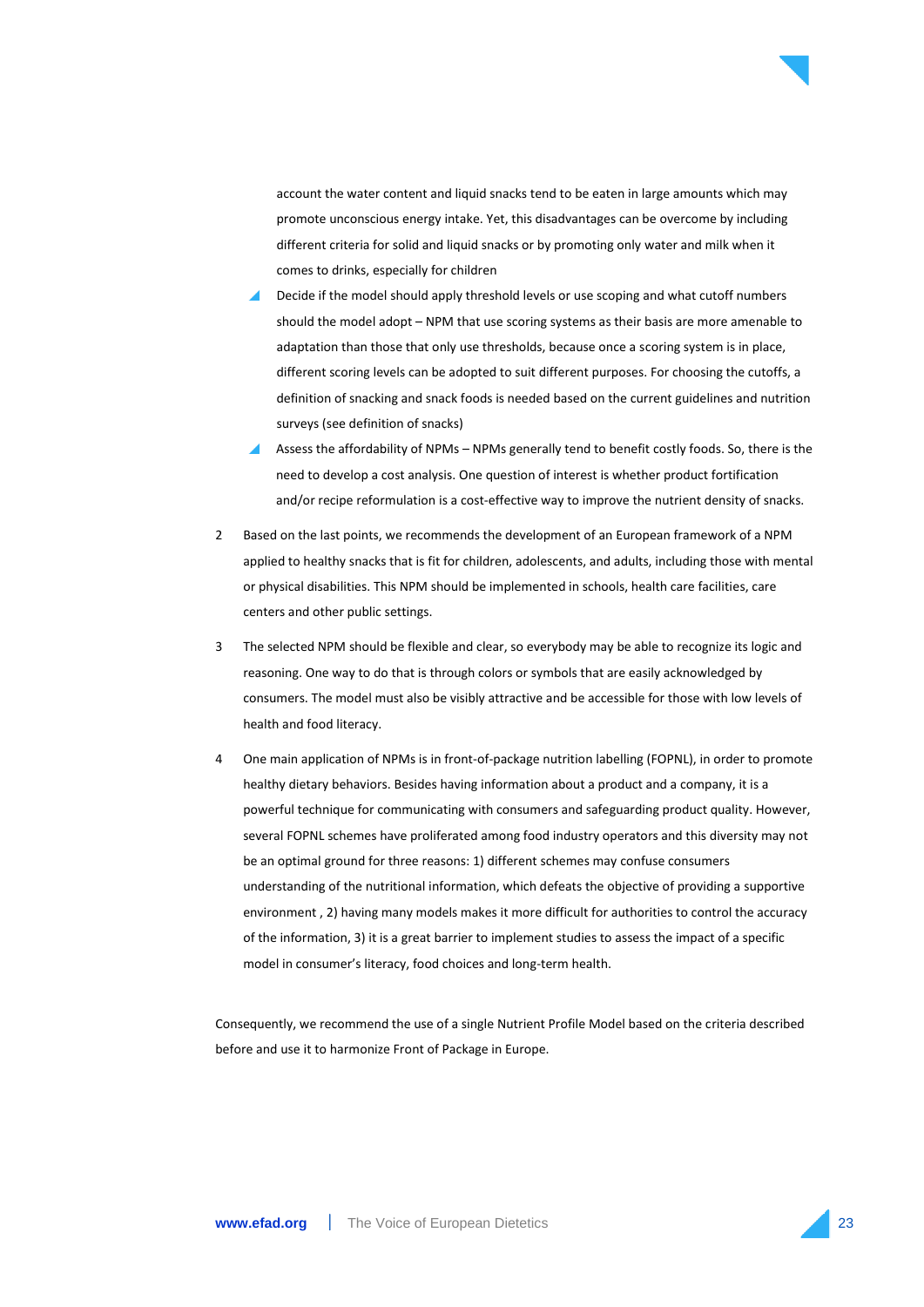<span id="page-23-0"></span>

- 1. Lobstein T, Davies S. Defining and labelling 'healthy' and 'unhealthy' food. Public Health Nutrition. 2009; 12(3): 331–40.
- 2. Sacks G, Rayner M, Stockley L, Scarborough P, Snowdon W, Swinburn B. Applications of nutrient profiling: potential role in diet-related chronic disease prevention and the feasibility of a core nutrient profiling system. Eur J Clin Nutr. 2011; 65(3): 298–306.
- 3. McColl K, *et al.* Nutrient profiling could be used to transform food systems and support health-promoting food policies. 2017.
- 4. Labonté M, *et al*. Nutrient Profile Models with Applications in Government-Led Nutrition Policies Aimed at Health Promotion and Noncommunicable Disease Prevention: A Systematic Review. Adv Nutr. 2018; 9(6):741– 88.
- 5. De Vlieger NM, *et al.* What is a nutritious snack? Level of processing and macronutrient content influences young adults' perceptions. Appetite 2017.
- 6. Duffey KJ, *et al.* Causes of increased energy intake among children in the U.S. 1977-2010. Am J Prev Med. 2013.
- 7. Ma Y. Association between eating patterns and obesity in a free-living US adult's population. Am J Epidemiology. 2003.
- 8. Government of Alberta. Alberta Nutrition Guidelines for Adults. 2012.
- 9. [Potter](https://www.ncbi.nlm.nih.gov/pubmed/?term=Potter%20M%5BAuthor%5D&cauthor=true&cauthor_uid=29659681) M, [Vlassopoulos](https://www.ncbi.nlm.nih.gov/pubmed/?term=Vlassopoulos%20A%5BAuthor%5D&cauthor=true&cauthor_uid=29659681) A, [Lehmann](https://www.ncbi.nlm.nih.gov/pubmed/?term=Lehmann%20U%5BAuthor%5D&cauthor=true&cauthor_uid=29659681) U. Snacking Recommendations Worldwide: A Scoping Review. Adv Nutr. 2018; 9(2): 86–98.
- 10. Hess J, *et al*. What Is a Snack, Why Do We Snack, and How Can We Choose Better Snacks? A Review of the Definitions of Snacking, Motivations to Snack, Contributions to Dietary Intake, and Recommendations for Improvement. Adv Nutr. 2016; 7(3):466–75.
- 11. Taillie LS, *et al*. Increased snacking and eating occasions are associated with higher energy intake among Mexican children aged 2-13 years. J Nutr. 2015.
- 12. Chapelot D. The role of snacking in energy balance: a biobehavioral approach. J Nutr. 2011.
- 13. Johnson GH, *et al*. Snacking definitions: impacts on interpretation of the literature dietary recommendations. Crit Rev Food Sci Nutr. 2010.
- 14. Hartmann C, *et al*. Snack frequencies: associations with healthy and unhealthy choices. Public health Nutr. 2013.
- 15. Marangoni F, *et al*. Snacking in nutrition and health. Int J of Food Sci Nutr, 70:8, 909-23. 2019.
- 16. Piernas C, *et al*. Snacking increased among US adults between 1977 and 2006. J Nutr. 2010.
- 17. Kerver JM, *et al*. Meal and snack patters are associated with dietary intake of energy and nutrients in US adults. J Am Diet Assoc. 2006.
- 18. Garriguet D. Canadians' eating habits. Health Rep. 2007.
- 19. Duffey KJ, *et al*. Prevalence and energy intake from snacking in Brazil: analysis of the first nationwide individual survey. Eur J Clin Nutr. 2013.
- 20. Duffey KJ, *et al*. Snacking is prevalent in Mexico. J Nutr. 2014.
- 21. Bellisle F, *et al*. Contribution of snacks and meals in the diet of French adults: a diet diary study. Physiol Behav. 2003.
- 22. Ovaskainen M-L, *et al*. Changes in the contribution of snacks to the daily energy intake of Finnish adults. Appetite. 2010.
- 23. [Rayner](https://scholar.google.pt/citations?user=RclCmLoAAAAJ&hl=pt-PT&oi=sra) M, Scarborough P, [Lobstein](https://scholar.google.pt/citations?user=dg5-sqEAAAAJ&hl=pt-PT&oi=sra) T. The UK Ofcom Nutrient Profiling Model: Defining "healthy" and "unhealthy" foods and drinks for TV advertising to children. University of Oxford: UK, 2009. Commonwealth of Australia. The Health Star Rating. 2014. Available online: <http://www.healthstarrating.gov.au/internet/healthstarrating/publishing.nsf/content/home>
- 24. Rodrigues T, Moñino M, *et al*. EFAD's European Specialist Dietetic Network on Public Health, from the European Federation of the Associations of Dietitians. Nutrient Profile Models: Policy Paper. 2018. Available online: [http://www.efad.org/media/1821/nutrient\\_profiling\\_policypaper\\_efad\\_2018.pdf](http://www.efad.org/media/1821/nutrient_profiling_policypaper_efad_2018.pdf)
- 25. European Commission. Communication from the Commission to the European Parliament, the Council, the European Economic and Social Committee and the Committee of the Regions - A Farm to Fork Strategy for a fair, healthy and environmentally-friendly food system. COM/2020/381 final. Brussels, 20.5.2020. Available online: <https://eur-lex.europa.eu/legal-content/EN/TXT/?uri=CELEX:52020DC0381>
- 26. Lahteenmaki L. Claiming health in food products. Food Qual. Prefer. 2013.
- 27. Hieke S, *et al.* The role heal-related claims and the health-related singles in consumer behaviour: design and conceptual framework of the *clymbol* project and initial results. Nutr. Bull. 2015.
- 28. Nicklas TA, *et al.* The nutrient density approach healthy eating: Challenges and opportunities, Public Health Nutr. 2014.
- 29. Scarborough P, *et al.* Testing nutrient profile models using data from a survey of nutrition professionals. Public Health Nutr. 2007.
- 30. Bucher T, Hartmann C, Rollo M, Collins C. What Is Nutritious Snack Food? A Comparison of Expert and Layperson Assessments. Nutrients 2017; 9; 874.
- 31. Implementing health promotion in hospitals: Manual and self-assessment forms. WHO Regional Office for Europe. 2006.

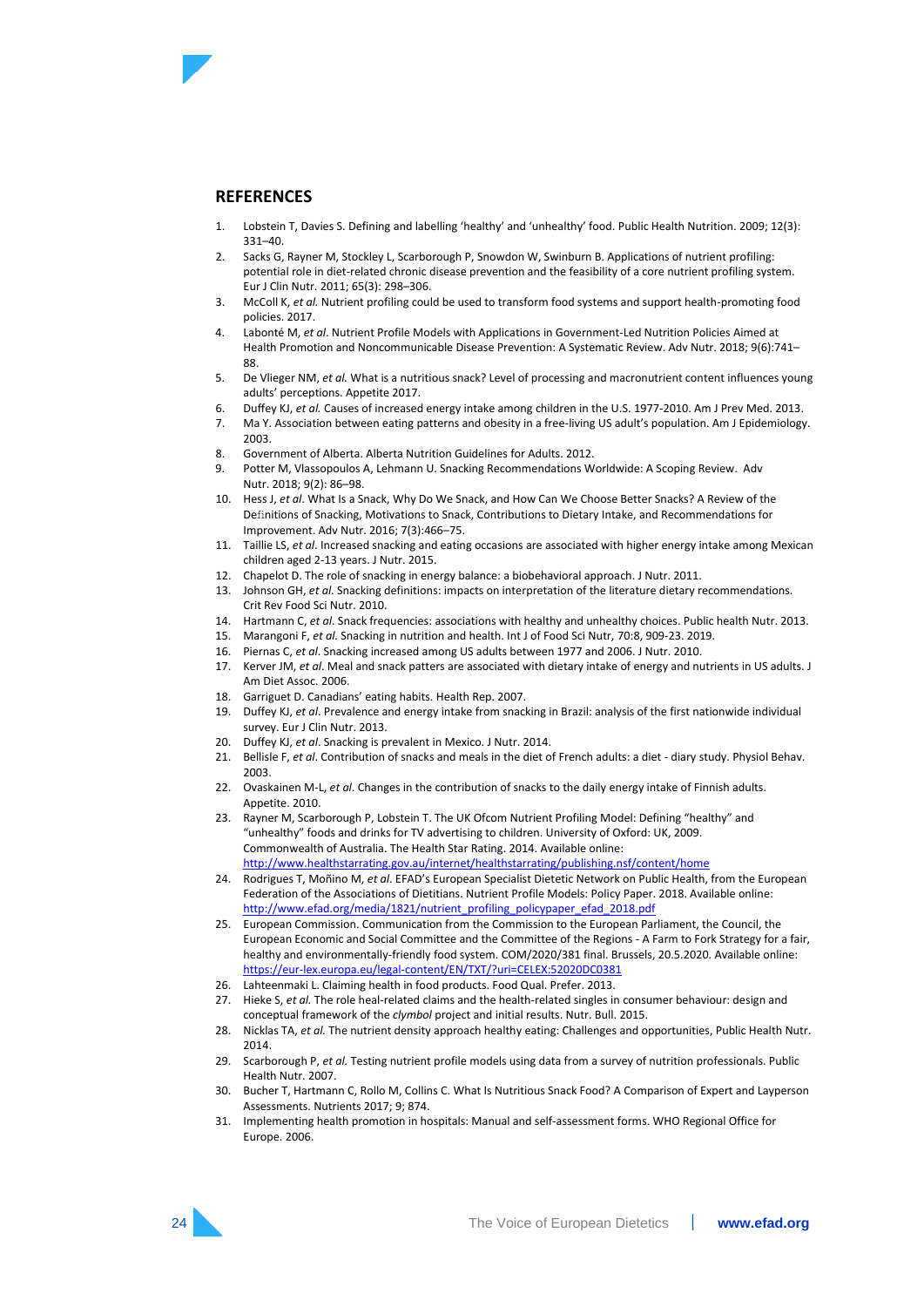

- 32. Drewnowski A, Maillot M, Darmon N. Should nutrient profiles be based on 100 g, 100 kcal or serving size? European Journal of Clinical Nutrition, 63, 898–904. 2009.
- 33. World Health Organization Regional Office for Europe: Nutrient Profile Model. Copenhagen.2015. Available online: https://www.euro.who.int/ data/assets/pdf\_file/0005/270716/Nutrient-children\_web-new.pdf
- 34. A Step-by-Step Guide to Using the Healthy Hospital Food, Beverage, and Physical Activity Environment Scans. Centers for Disease Control and Prevention. 2014. Available online: [https://www.cdc.gov/obesity/hospital](https://www.cdc.gov/obesity/hospital-toolkit/pdf/healthy-hospital-step-by-step-guide.pdf)[toolkit/pdf/healthy-hospital-step-by-step-guide.pdf](https://www.cdc.gov/obesity/hospital-toolkit/pdf/healthy-hospital-step-by-step-guide.pdf)
- 35. Programa Nacional de Promoção da Alimentação Saudável: Guia de apoio à aplicação do despacho n.o 11391/2017, de 28 de dezembro - Alterações na disponibilidade de alimentos nas instituições do Ministério da Saúde Português. Direção-Geral de Saúde. 2018. Available online: [https://www.dgs.pt/documentos-e](https://www.dgs.pt/documentos-e-publicacoes/guia-de-apoio-a-aplicacao-do-despacho-n-113912017-de-28-de-dezembro-pdf.aspx)[publicacoes/guia-de-apoio-a-aplicacao-do-despacho-n-113912017-de-28-de-dezembro-pdf.aspx](https://www.dgs.pt/documentos-e-publicacoes/guia-de-apoio-a-aplicacao-do-despacho-n-113912017-de-28-de-dezembro-pdf.aspx)
- 36. Nova Scotia Food and Beverage Nutrient Criteria. Government of Nova Scotia, Canada. 2016. Available online: [https://novascotia.ca/dhw/healthycommunities/documents/Nutrients\\_Food\\_and\\_Beveridge.pdf](https://novascotia.ca/dhw/healthy-communities/documents/Nutrients_Food_and_Beveridge.pdf)
- 37. Healthy Food Environments Pricing Incentives. University of North Carolina, Center for Health Promotion and Disease Prevention, USA. 2010; Updated May 2013. Available online: http://www.centertrt.org/?p=intervention&id=1099&section=1
- 38. Donnelley RR. Food in hospitals: National Catering and Nutrition Specification for Food and Fluid Provision in Hospitals in Scotland. Scottish Government. 2008. Available online: https://www.gov.scot/
- 39. Healthy Food and Drink Choices for Staff and Visitors in SA Health Facilities Policy. Government of South Australia. 2011. Available online:
- [https://www.sahealth.sa.gov.au/wps/wcm/connect/2ab3a4804ef6d509b8a1bb6a7ac0d6e4/Quick+Guide+-](https://www.sahealth.sa.gov.au/wps/wcm/connect/2ab3a4804ef6d509b8a1bb6a7ac0d6e4/Quick+Guide+-+Healthy+Food+and+Drink+Choices+for+Staff.pdf?MOD=AJPERES&CACHEID=ROOTWORKSPACE-2ab3a4804ef6d509b8a1bb6a7ac0d6e4-mMFEqkp) 40. Berry N, Ward C. Healthy Food and Drink Choices for Staff and Visitors in South Australia Health Facilities Policy - Evaluation. SA Health. 2012. Available online: [https://www.sahealth.sa.gov.au/wps/wcm/connect/7fa3eb004166a02e900bff67a94f09f9/SA\\_HFHS+Summary+r](https://www.sahealth.sa.gov.au/wps/wcm/connect/7fa3eb004166a02e900bff67a94f09f9/SA_HFHS+Summary+report_+final+_+220812.pdf?MOD=AJPERES&CACHEID=ROOTWORKSPACE-7fa3eb004166a02e900bff67a94f09f9-n5jcDd4) [eport\\_+final+\\_+220812.pdf?MOD=AJPERES&CACHEID=ROOTWORKSPACE-](https://www.sahealth.sa.gov.au/wps/wcm/connect/7fa3eb004166a02e900bff67a94f09f9/SA_HFHS+Summary+report_+final+_+220812.pdf?MOD=AJPERES&CACHEID=ROOTWORKSPACE-7fa3eb004166a02e900bff67a94f09f9-n5jcDd4)
- [7fa3eb004166a02e900bff67a94f09f9-n5jcDd4](https://www.sahealth.sa.gov.au/wps/wcm/connect/7fa3eb004166a02e900bff67a94f09f9/SA_HFHS+Summary+report_+final+_+220812.pdf?MOD=AJPERES&CACHEID=ROOTWORKSPACE-7fa3eb004166a02e900bff67a94f09f9-n5jcDd4) 41. A better choice: Healthy Food and Drink Supply Strategy for Queensland Health Facilities. State of Queensland, Australia. 2019. Available online:
- https://www.health.qld.gov.au/ data/assets/pdf file/0042/908889/abc-strategy.pdf 42. Miller, J. *et al*. Implementation of A Better Choice Healthy Food and Drink Supply Strategy for staff and visitors in government-owned health facilities in Queensland, Australia. Public Health Nutrition. 2015; 18(9), 1602-1609.
- 43. Healthier choices in Vending Machines in British Columbia Public Buildings. Ministry of Health, Population and Public Health Division. Province of British Columbia. 2014. Available online: <https://www2.gov.bc.ca/assets/gov/health/managing-your-health/healthy-eating/vending-policy-2014.pdf>
- 44. Voss C, Klein S, Glanz K, Clawson M. Nutrition environment measures survey-vending: development, dissemination, and reliability. Health Promot Pract. 2012 Jul;13(4):425-30.
- 45. Horacek TM, *et al*. Development and Validation of the Vending Evaluation for Nutrient-Density (VEND)ing Audit. Int Journal of Environmental Research and Public Health. 2019; 16(3), 514.
- 46. Welsh Government. Directions to Local Health Boards in Wales and Velindre National Health Service Trust. 2012; No.5. Available online: [https://gov.wales/sites/default/files/publications/2019-07/directions-to-local-health-boards-in-wales-and](https://gov.wales/sites/default/files/publications/2019-07/directions-to-local-health-boards-in-wales-and-velindre-national-health-service-trust-2012-no-5-guidance.pdf)[velindre-national-health-service-trust-2012-no-5-guidance.pdf](https://gov.wales/sites/default/files/publications/2019-07/directions-to-local-health-boards-in-wales-and-velindre-national-health-service-trust-2012-no-5-guidance.pdf)
- 47. The Nemours Foundation. Healthy Vending Guide. 2010. Available online: [https://www.nemours.org/content/dam/nemours/www/filebox/service/preventive/nhps/resource/healthyvend](https://www.nemours.org/content/dam/nemours/www/filebox/service/preventive/nhps/resource/healthyvending.pdf) [ing.pdf](https://www.nemours.org/content/dam/nemours/www/filebox/service/preventive/nhps/resource/healthyvending.pdf)
- 48. Grech A, Allman-Farinelli M. A systematic literature review of nutrition interventions in vending machines that encourage consumers to make healthier choices. Obesity Reviews; 16(12), 1030; 2015.
- 49. Beets M, *et al*. Nutritional policies and standards for snacks served in after-school programmes: a review. Public Health Nutrition. 2011; 14(10), 1882–1890.
- 50. Differences in school environment, school policy and actions regarding overweight prevention between Dutch schools. A nationwide survey. Available online: https://www.researchgate.net/publication/41172518\_Differences\_in\_school\_environment\_school\_policy\_and actions\_regarding\_overweight\_prevention\_between\_Dutch\_schools\_A\_nationwide\_survey
- 51. Food supply and actions to improve dietary behaviour of students a comparison between secondary schools participating or not participating in the 'Healthy School Canteen Program'. Available online: [https://www.cambridge.org/core/journals/public-health-nutrition/article/food-supply-and-actions-to-improve](https://www.cambridge.org/core/journals/public-health-nutrition/article/food-supply-and-actions-to-improve-dietary-behaviour-of-students-a-comparison-between-secondary-schools-participating-or-not-participating-in-the-healthy-school-canteen)[dietary-behaviour-of-students-a-comparison-between-secondary-schools-participating-or-not-participating-in](https://www.cambridge.org/core/journals/public-health-nutrition/article/food-supply-and-actions-to-improve-dietary-behaviour-of-students-a-comparison-between-secondary-schools-participating-or-not-participating-in-the-healthy-school-canteen)[the-healthy-school-canteen](https://www.cambridge.org/core/journals/public-health-nutrition/article/food-supply-and-actions-to-improve-dietary-behaviour-of-students-a-comparison-between-secondary-schools-participating-or-not-participating-in-the-healthy-school-canteen) program/DE8D9471057E5B3BF6AE6EFF3792A0B4
- 52. Optimizing School Food Supply: Integrating Environmental, Health, Economic, and Cultural Dimensions of Diet Sustainability with Linear Programming. Available online[: https://pubmed.ncbi.nlm.nih.gov/31438517/](https://pubmed.ncbi.nlm.nih.gov/31438517/)
- 53. Joseph L, *et al.* Impact of a Short-Term Nutrition Education Child Care Pilot Intervention on Preschool Children's Intention to Choose Healthy Snacks and Actual Snack Choices. Childhood Obesity. 2015; 11(5), 513–520.